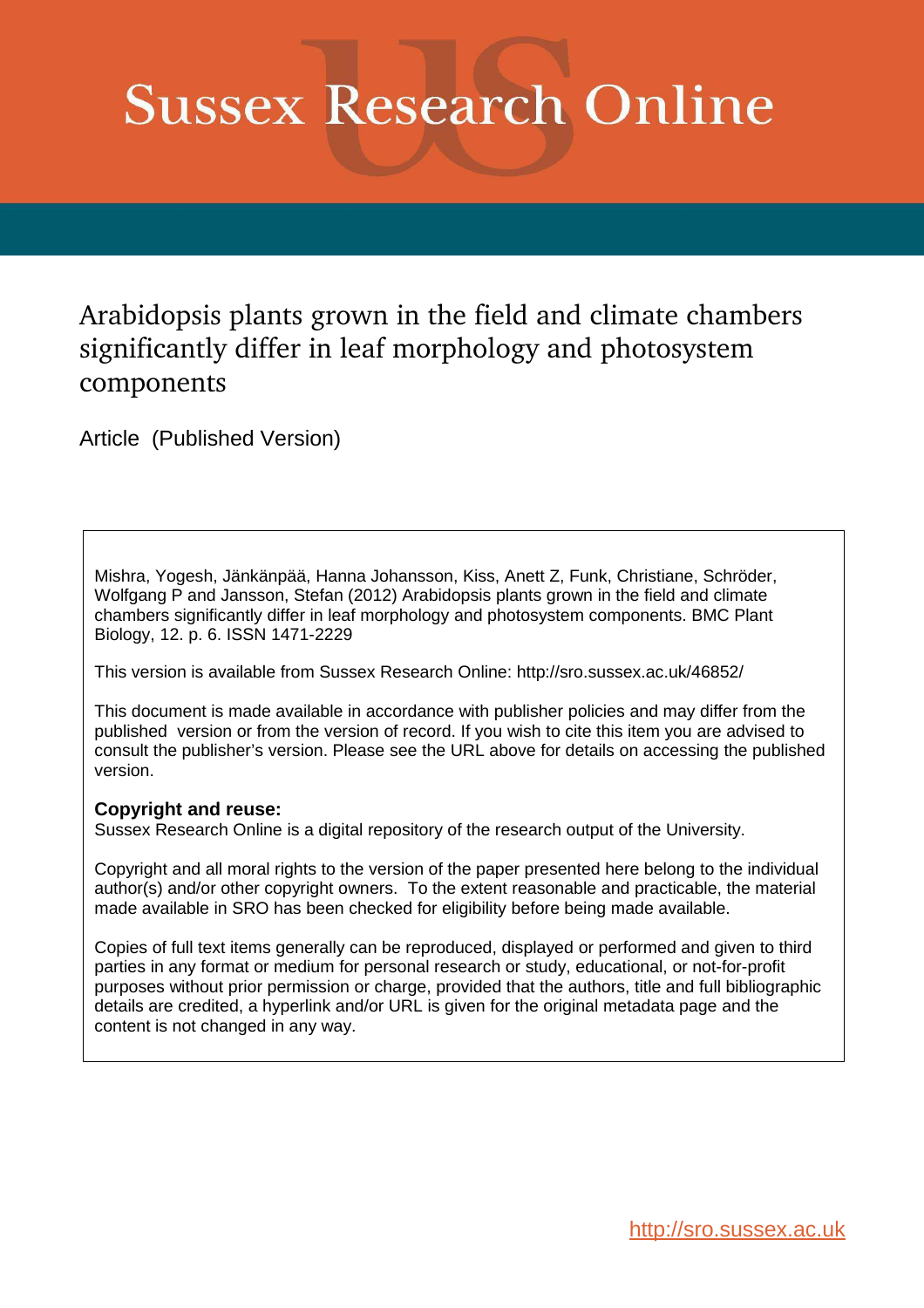## **RESEARCH ARTICLE Example 2018 12:00 Department of the Contract Open Access**



# Arabidopsis plants grown in the field and climate chambers significantly differ in leaf morphology and photosystem components

Yogesh Mishra<sup>1,2</sup>, Hanna Johansson Jänkänpää<sup>1</sup>, Anett Z Kiss<sup>1</sup>, Christiane Funk<sup>2</sup>, Wolfgang P Schröder<sup>2</sup> and Stefan Jansson<sup>1\*</sup>

#### Abstract

**Background:** Plants exhibit phenotypic plasticity and respond to differences in environmental conditions by acclimation. We have systematically compared leaves of Arabidopsis thaliana plants grown in the field and under controlled low, normal and high light conditions in the laboratory to determine their most prominent phenotypic differences.

Results: Compared to plants grown under field conditions, the "indoor plants" had larger leaves, modified leaf shapes and longer petioles. Their pigment composition also significantly differed; indoor plants had reduced levels of xanthophyll pigments. In addition, Lhcb1 and Lhcb2 levels were up to three times higher in the indoor plants, but differences in the PSI antenna were much smaller, with only the low-abundance Lhca5 protein showing altered levels. Both isoforms of early-light-induced protein (ELIP) were absent in the indoor plants, and they had less non-photochemical quenching (NPQ). The field-grown plants had a high capacity to perform state transitions. Plants lacking ELIPs did not have reduced growth or seed set rates, but their mortality rates were sometimes higher. NPQ levels between natural accessions grown under different conditions were not correlated.

Conclusion: Our results indicate that comparative analysis of field-grown plants with those grown under artificial conditions is important for a full understanding of plant plasticity and adaptation.

Keywords: Arabidopsis thaliana, Carotenoids, Chlorophyll fluorescence, Early light inducible proteins (ELIPs), Field Plants, Indoor Plants, Light harvesting proteins (LHCs)

#### Background

Much of our understanding of plant growth, development and metabolism has come from studies–often using Arabidopsis thaliana as a model system–based on laboratory-grown specimens. Nevertheless, plants exhibit huge phenotypic plasticity and respond to differences in environmental conditions by acclimation [see for example [\[1](#page-16-0),[2\]](#page-16-0)], hence environmental conditions greatly influence the outcome of studies. Field studies are generally rare because (inter alia) the photoperiod, temperature and light intensity are not controlled and growth conditions are difficult to reproduce. However, in a few studies

<sup>1</sup>Umeå Plant Science Centre, Department of Plant Physiology, Umeå University, SE-901 87 Umeå, Sweden

Arabidopsis grown in natural environments has been used to study, for example, reproductive timing, fitnessrelated quantitative traits and flowering time [e g [\[3](#page-16-0)-[6\]](#page-16-0)]. The main rationale for performing experiments under controlled conditions in growth cabinets or climate chambers is to minimize variations in measured traits apart from those due to applied treatments. However, even in the laboratory conditions are likely to vary to some extent, thus experimental results obtained using different brands of climate chambers, different standard procedures and different equipment in different laboratories are also likely to vary to some degree. The variations in the field are much greater, but few authors acknowledge that acquired results are strongly influenced by the growth conditions employed, and even fewer consider how the results may have differed had the



© 2011 Mishra et al; licensee BioMed Central Ltd. This is an Open Access article distributed under the terms of the Creative Commons Attribution License [\(http://creativecommons.org/licenses/by/2.0](http://creativecommons.org/licenses/by/2.0)), which permits unrestricted use, distribution, and reproduction in any medium, provided the original work is properly cited.

<sup>\*</sup> Correspondence: [stefan.jansson@plantphys.umu.se](mailto:stefan.jansson@plantphys.umu.se)

Full list of author information is available at the end of the article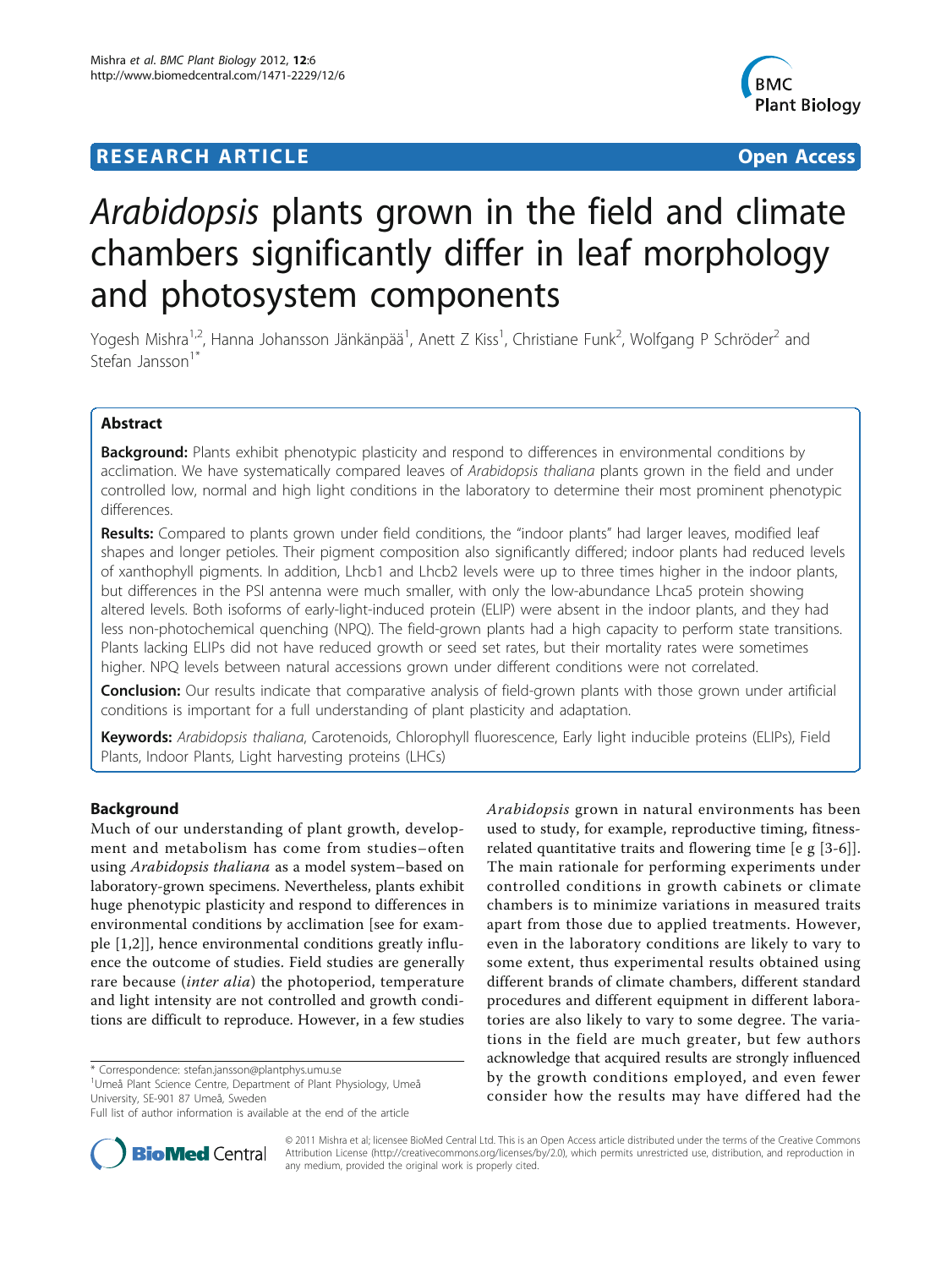experiments been performed under conditions that plants are actually adapted to, i.e. variable field conditions. Thus, the emphasis on controlling growth parameters to allow comparative investigation of plant physiology can provide valuable information, but it also constrains our understanding of how plants adapt to field conditions.

Due to the limitations outlined above, there is a need for comprehensive investigations of field-grown specimens to evaluate phenotypic characteristics expressed in plants grown under natural conditions, in which conditions are not controlled. We have therefore developed procedures and tools for analyzing field-grown Arabidopsis plants, including mutants and transgenics, in "semi-natural" conditions [\[7](#page-16-0)]. We have also shown that mutants exhibiting no obvious phenotypic variation under laboratory conditions can suffer significant loss of fitness [[8](#page-16-0)]. For these reasons, studies on field-grown Arabidopsis (e.g. using high-throughput DNA microarray and metabolomics techniques) may be more informative for assessing plants' responses in real environments than those performed under controlled conditions [\[9](#page-16-0)]. This raises complex problems, since a key characteristic of field conditions is that they vary in unpredictable ways, resulting in phenotypic variations among field-grown plants in each experiment, even at the same site. Responses to different plant ecotypes adapted to different environments are also likely to vary significantly at field sites. Nevertheless, failure to address these problems will inevitably constrain our understanding of plant responses.

Leaf traits, including those relating to photosynthesis, have particularly plastic responses to the growth environment. Various leaf acclimation responses have been recorded at many levels, from whole-plant morphology down to the stoichiometry of the photosynthetic apparatus [[10,11](#page-16-0)], for example, adjustments in reaction center stoichiometry and Rubisco levels [[12,13](#page-16-0)]. Pronounced changes in response to environmental variations have been well documented in levels of photosynthetic antenna, i e pigments and pigment-binding light-harvesting chlorophyll-binding (LHC) antenna proteins, Lhca protein and Lhcb proteins associated with photosystems I (PSI) and II (PSII), respectively, and in other members of the light-harvesting chlorophyll-binding (LHC) "superfamily", notably PsbS [[14](#page-16-0)] and early light induced proteins (ELIPs) [[15,16](#page-16-0)]. Changes in light-harvesting pigments and proteins influence several photosynthetic parameters, e.g. the capacity for qE energy-dependent non-photochemical quenching (NPQ) or feedback deexcitation, which harmlessly dissipates excess absorbed light energy as heat, and the xanthophyll cycle (XC) pool size differs both between species [\[17,18\]](#page-16-0) and during acclimation [[19](#page-16-0)-[21\]](#page-16-0). Much less is known about how the light regime influences so-called state transitions in which the excitation energy inputs into the two photosystems [\[22](#page-16-0)] are balanced by reversible phosphorylation of the LHC proteins catalyzed by Stn7 kinase [[23\]](#page-16-0) and Pph1 phosphatase [[24\]](#page-16-0). However, this process too may be profoundly affected by environmental variations in the field.

A comparative analysis of Arabidopsis plants grown under various light intensities has been published [[13](#page-16-0)], but the "high light" conditions used in this and other laboratory studies, typically 600-800 μmol quanta m<sup>-2</sup> s<sup>-1</sup>, are equivalent to rather "low light" in the field, where light intensities on sunny days can exceed 2000 μmol quanta m<sup>-2</sup> s<sup>-1</sup>. A systematic comparison between Arabidopsis plants grown in the laboratory with those grown under field conditions could therefore be informative for optimizing field-growth and reproducibility in future experiments. Hence, in the study presented here we examined Arabidopsis plants grown under three different light intensities in climate chamber conditions and related the magnitude of differences among them to those observed in field-grown plants. We also examined in more detail than previously changes in a number of regulatory processes whose importance our previous data suggest could be over- or under-estimated when analyzed plants are grown under "unnatural laboratory conditions" in terms of light intensity and lack of fluctuations in light and temperature. We used field-grown plants as references, as we believe that they best reflect the status of plants under the growth conditions to which Arabidopsis is adapted. Our comparison shows that *Arabidopsis* plants in climate chambers are similar in many respects to those grown in the field, but we also pinpoint some parameters for which extrapolating results from analyses of plants–in particular those grown under short day (SD) photoperiods–in controlled conditions to plants grown under natural conditions could be misleading.

#### Results

#### Plants grown indoors have enlarged leaves, different leaf shapes and longer petioles

Leaf size and shape are known to respond to changes in light levels [[25\]](#page-16-0) and in this study we found that leaves of the Arabidopsis plants grown indoors under low (LL), normal (NL) and high (HL) and field-grown plants showed clear differences in morphology (Figure 1). Indoor plants were grown under short days (SD) so bolting time was strongly dependent on their growth rate; plants grown under low light bolted later than those grown at higher irradiance. The LL plants were characterized by longer petioles (Figure [2](#page-3-0)), less compact rosettes and took 12 weeks to reach maturity, while NL plants took only 5 weeks. Leaves from the plants grown under HL were larger and thicker than those grown under LL and NL. Moreover, HL, and to some extent NL, plants tended to have more curled leaf edges and a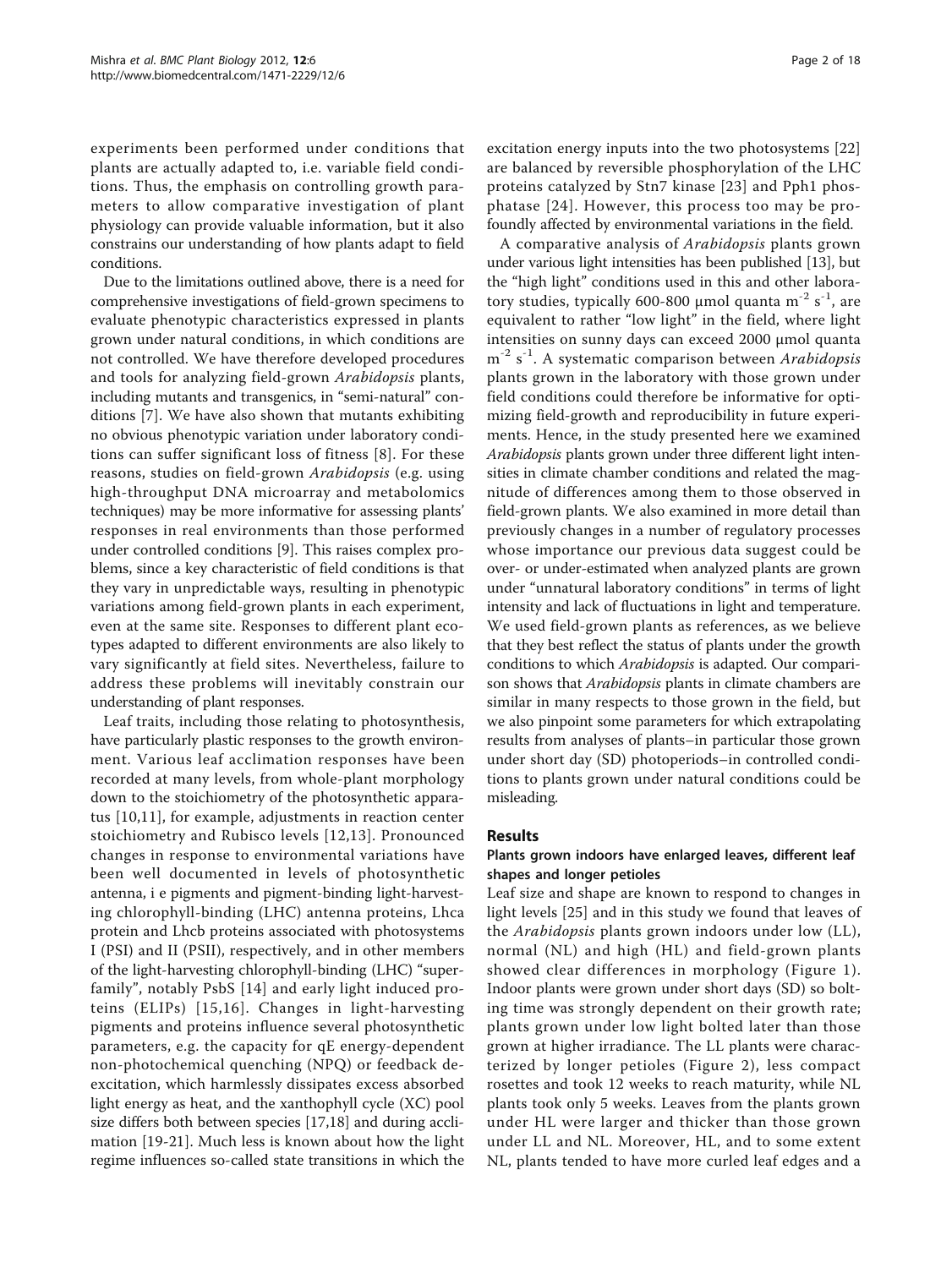<span id="page-3-0"></span>

more reddish appearance–certainly because of accumulation of anthocyanin [[26\]](#page-16-0)–than LL plants. HL plants also had shorter petioles and smaller leaf rosettes. The fieldgrown plants, pre-grown in climate chambers, took less than 3 weeks in the field to bolt. These plants were characterized by shorter petioles and even smaller rosettes than the plants grown under HL conditions. To quantify these differences, we analyzed leaf physiognomy using digital image processing. The most notable difference was in leaf area between field-grown plants and those grown under all indoor light environments (Figure [3A](#page-4-0)), leaves of field-grown plants being significantly smaller than those grown under all growth chamber conditions (as revealed by contrast analysis of indoor vs field plants,  $p < 0.001$ ). LL leaves were significantly smaller ( $p <$ 0.001) than both NL and HL leaves, which also differ significantly from each other (as revealed by post-hoc analysis). Field-grown leaves also differed in width:length ratio (contrast analysis,  $p < 0.001$ ) from those grown under all indoor light conditions (Figure [3C\)](#page-4-0). Correspondingly, leaf length (Figure [3B](#page-4-0)) and width (Figure [3D](#page-4-0)) showed the same trends observed for leaf area. Both photoperiod and light intensity could influence these differences (see below).

Indoor plants have much less xanthophyll cycle pigments Chlorophyll content per unit area was significantly lower in leaves of field-grown plants than in leaves of all three types of indoor-grown (LL, NL and HL) plants (Figure [4A\)](#page-5-0), but their Chl a/b ratio was much higher (Figure [4B](#page-5-0)). The carotenoid contents also differed between the plants (Table [1](#page-5-0)). Lutein levels were lower in indoor plants, and neoxanthin levels somewhat lower. However, the greatest reductions were in their xanthophyll cycle (XC) pool size (the sum of violaxanthin, antheraxanthin and zeaxanthin); not only in LL and NL but also in HL grown plants, which had 30% less V+A+Z pigments than field-grown plants. In addition to differences in pool size, there were also differences in the de-epoxidation state (DES) of the XC pool (Table [1](#page-5-0)); leaves taken from field-grown plants had higher DES levels than all the indoor grown plants. It appears therefore that both the alpha- and beta-branches of the carotenoid biosynthetic pathway were affected by the growth conditions, and adjustments of metabolic fluxes resulted in the synthesis in the field-grown plants.

#### Lhca5, a component of PSI antenna complex, is significantly reduced in field-grown plants

We also compared levels of pigment-binding proteins in the indoor- and field-grown plants since, theoretically, the significant differences in pigment composition between the plants should have been reflected in levels of these proteins. Figure [5A](#page-6-0) shows results of an immunoblot analysis of levels of five light harvesting antenna proteins (Lhca1-5) of photosystem I (PSI) in indoor (LL, NL and HL) and field-grown plants. To highlight the differences in levels of each protein we normalized data for relative band intensities in indoor plants against our data for field-grown plants (Figure [5B](#page-6-0)). The levels of Lhca1, Lhca2, Lhac3 and Lhca4 showed little or no changes relative to those of field-grown plants (Figure [5B\)](#page-6-0). However, Lhca5–a protein present in substoichiometric amounts [[27](#page-16-0)]–accumulated in plants grown under all indoor conditions, especially in HL plants.

Indoor plants accumulate high levels of Lhcb1 and Lhcb2 The relative levels of Lhcb1, Lhcb2 and Lhcb3, constituting the major light harvesting chlorophyll a/b-binding proteins of the PSII antenna (LHCII), are known to vary with growth conditions; lower amounts of these proteins being present in leaves of HL-treated plants than those of LL-treated plants [[28\]](#page-16-0). When the levels of Lhcb1, Lhcb2 and Lhcb3 were measured in indoor- and fieldgrown Arabidopsis, a strong pattern was observed; LL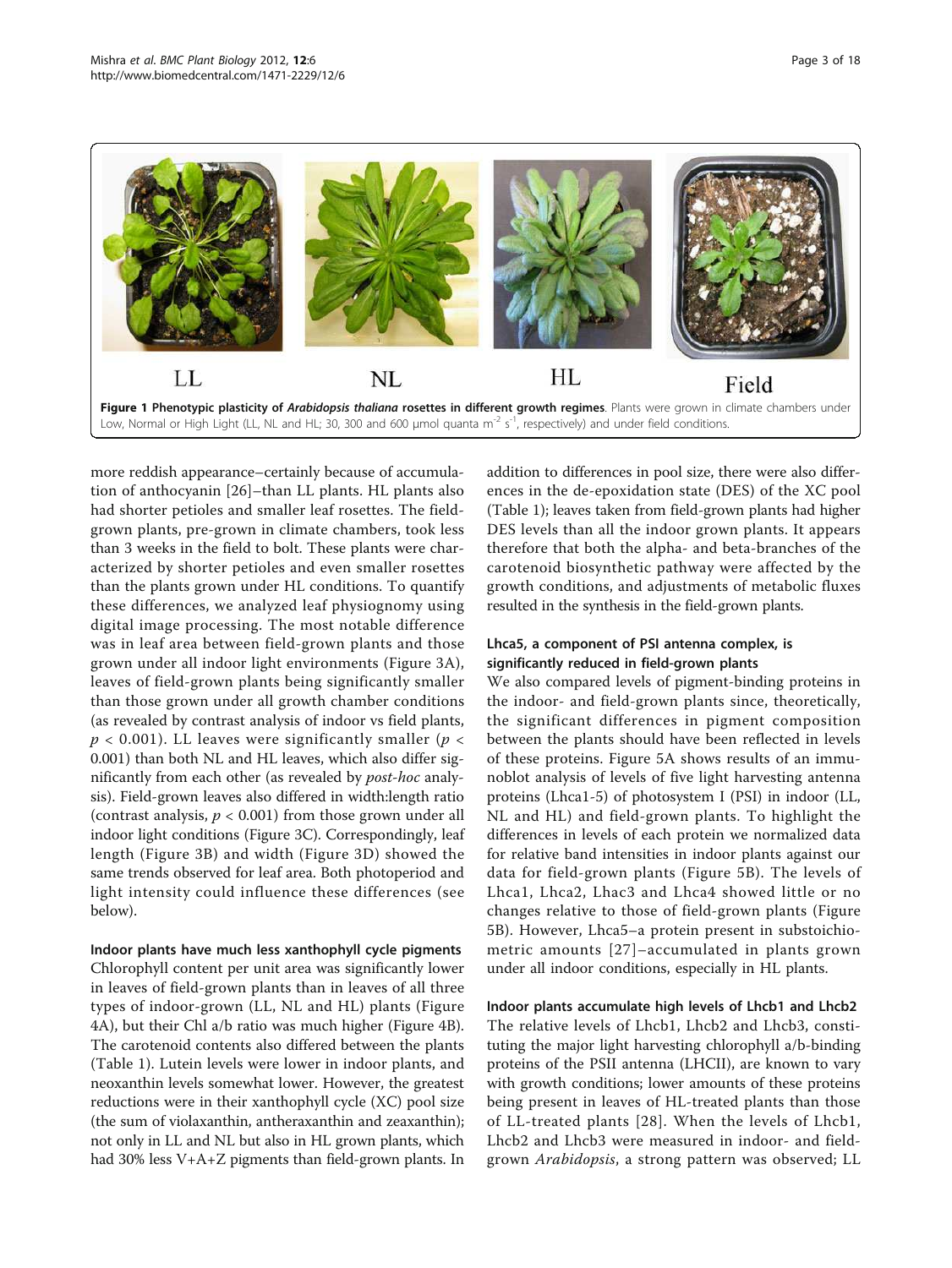plants had more than 3-fold, NL plants more than 2 fold and HL plants ca. 50% higher levels of Lhcb1 and Lhcb2 compared with field-grown plants, while the level of Lhcb3 was unchanged (Figure [6A](#page-7-0)). Lhcb4, Lhcb5 and Lhcb6 (the minor light-harvesting components of LHCII), also showed distinct patterns of accumulation in indoor- and field-grown plants. The Lhcb4 level was higher in indoor plants (LL, NL and HL) with maximum

<span id="page-4-0"></span>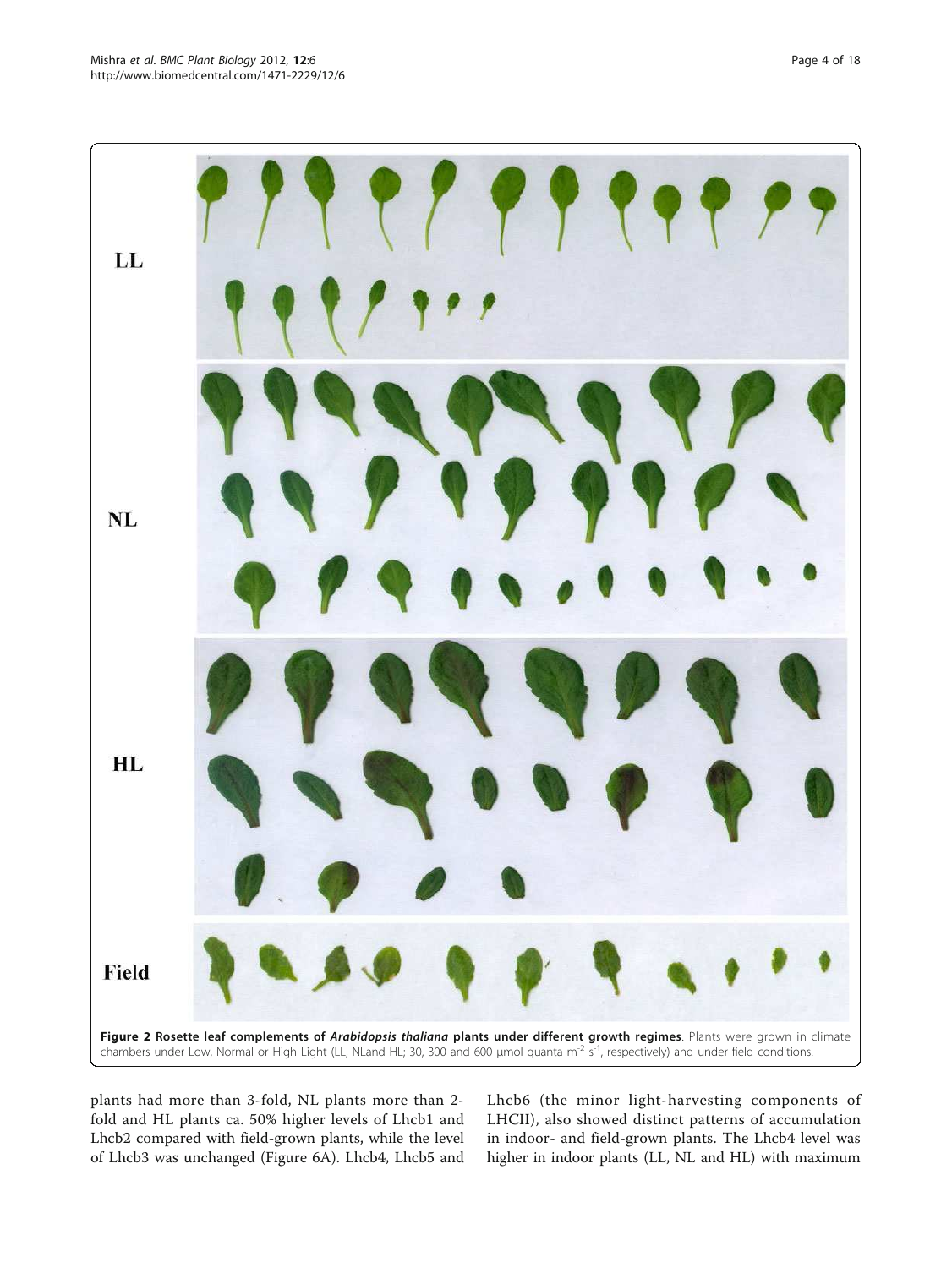<span id="page-5-0"></span>

accumulation in LL-plants (Figure [6B](#page-7-0)). In contrast, Lhcb5 and Lhcb6 levels were decreased in indoor plants. An inherent problem in comparisons of photosynthetic proteins between plants grown under different conditions is in quantitatively relating levels of these proteins between them. Relating protein levels to chlorophyll content is the most robust method for displaying such comparative data, but in the types of conditions we investigated, which induce variations in pigment levels, data interpretation is less straightforward. We normalized data for relative band intensities in indoor plants against our data for field-grown plants. Both PSII reaction centre proteins D1 and D2 were, on chlorophyll basis, slightly more abundant in indoor plants (Figure [6A](#page-7-0)), but the changes in levels of the LHC proteins

mentioned above were more pronounced in all cases, indicating that the level of LHC proteins per PSII differed amongst the plants. We also measured levels of PsbS, a protein that regulates the photo-protective thermal dissipation process of qE. The level of PsbS was found to be significantly reduced in all indoor conditions (contrast analysis indoor vs field plants,  $p < 0.001$ ), compared to field plants (Figure [6B\)](#page-7-0).

#### Early light-induced proteins (ELIPs) are absent from indoor-grown plants

Early light induced proteins (ELIPs), belonging to the LHC super-gene family, accumulate transiently in plants exposed to high light intensities [\[29\]](#page-16-0) and are postulated to protect plants from photo-oxidative stress [[30](#page-16-0)]. ELIP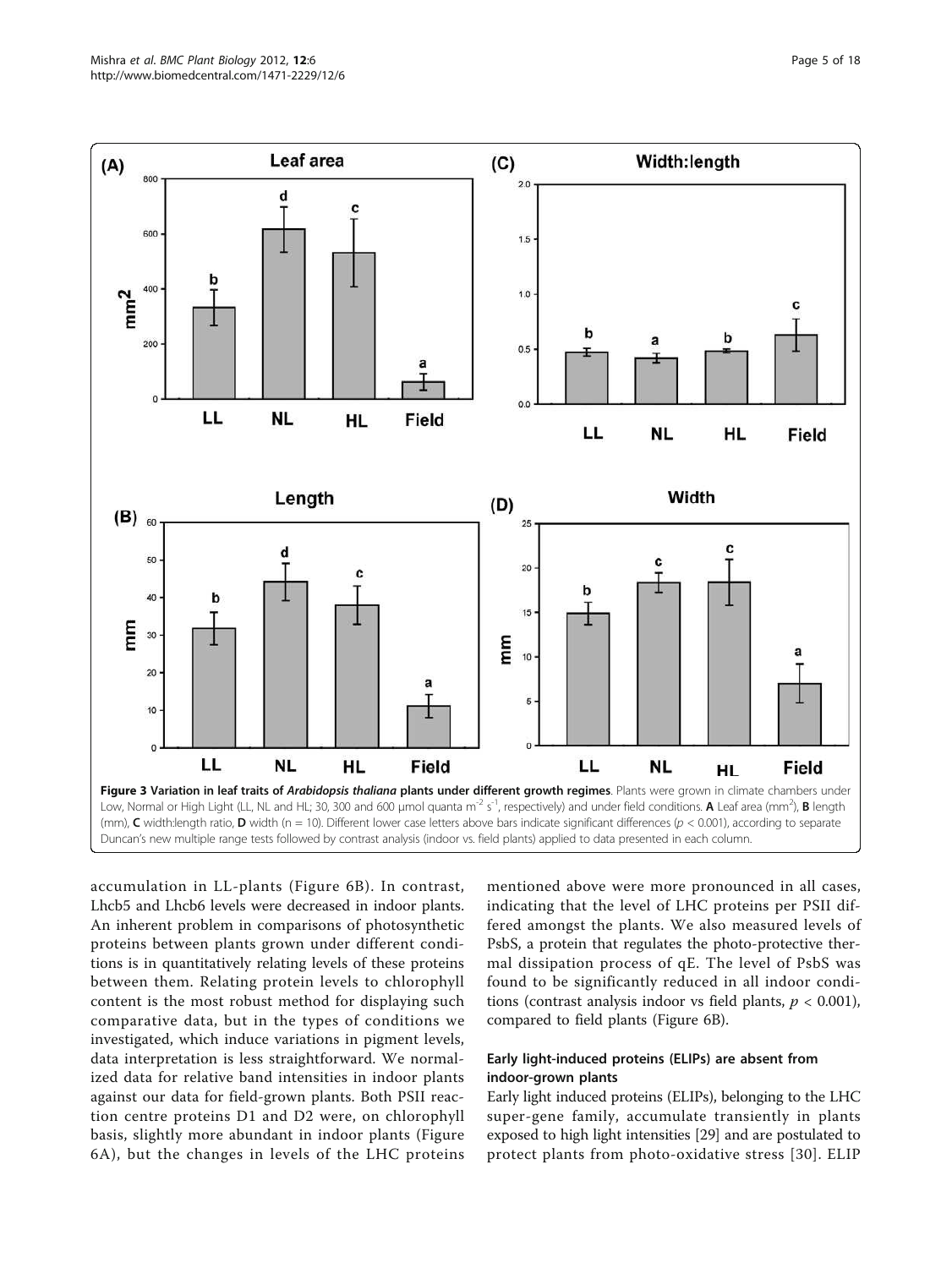<span id="page-6-0"></span>

protein accumulation has also been used as an indicator of light stress; the proteins reportedly accumulate to much higher levels in pea plants grown in the field than in counterparts grown indoors [\[31](#page-16-0)]. We corroborated these findings and found that both ELIP gene products present in Arabidopsis, ELIP I and ELIP II, were only detectable in field-grown plants (Figure [7\)](#page-8-0). The amount of ELIP in field-grown plants was much more variable, compared to other proteins, between batches of plants grown at different occasions, but ELIPs were apparently absent in plants grown under all the applied indoor conditions.

#### Indoor plants have a much-reduced NPQ (nonphotochemical quenching) capacity

In order to analyze photosynthetic functions of indoor plants more comprehensively we compared LL-, NL-,

Table 1 Carotenoid contents of Arabidopsis grown indoors under low light (LL), normal light (NL) and high light (HL) conditions, and in the field

| Pigment       | LL                    | <b>NL</b>                  | HL                          | Field                       |
|---------------|-----------------------|----------------------------|-----------------------------|-----------------------------|
| Neoxanthin    | $1.4 \pm 0.3^{b}$     | $1.0 \pm 0.2$ <sup>a</sup> | $1.1 \pm 0.1^a$             | $1.5 \pm 0.1^{\rm b}$       |
| Violaxanthin  | $1.4 \pm 0.2^{\circ}$ | $1.6 \pm 0.1^{\circ}$      | $2.5 + 0.1^{\circ}$         | $8.5 \pm 0.2^d$             |
| Anthraxanthin | $() + ()$             | $() + ()$                  | $0.24 \pm 0.1$ <sup>a</sup> | $1.4 \pm 0.1^{\rm b}$       |
| Zeaxanthin    | $() + ()$             | $() + ()$                  | $() + ()$                   | $1.3 + 0.1a$                |
| VA7           | $1.4 + 0.1a$          | $1.6 + 0.1^b$              | $2.74 + 0.1^{\circ}$        | $11.2 \pm 0.1$ <sup>d</sup> |
| <b>DES</b>    | $\Omega$              | ∩                          | $0.043^a$                   | $0.18^{b}$                  |
| l utein       | $13.5 \pm 0.9^b$      | $12.4 + 0.4^{\circ}$       | $15.3 + 0.1^{\circ}$        | 28.1 $\pm$ 0.2 <sup>d</sup> |
| beta-carotene | $2.3 + 0.2^c$         | $2.4 \pm 0.1^{\circ}$      | $1.4 + 0.1a$                | $1.4 \pm 0.1^{\circ}$       |

Values are percentages of total chlorophyll. Data presented as means  $\pm$  SD (n = 3). Different lower case letters indicate significant differences ( $p < 0.001$ ), according to separate Duncan's new multiple range tests followed by contrast analysis (indoor vs. field plants) applied to data presented in each column.

HL- and field-grown plants using chlorophyll fluorescence analysis, which has been widely used for monitoring photosynthetic functions in plants grown under both indoor and field conditions [[32\]](#page-16-0). The results are shown in Figure [8.](#page-9-0) Detailed descriptions of the photoinhibition properties of plants with different prehistories have been previously published. The fluorescence parameter Fv/Fm (see [[32\]](#page-16-0) for definition) is a particularly dynamic variable, which can change rapidly when plants are shifted to different environments, and light conditions are known to influence Fv/Fm values particularly strongly [[32\]](#page-16-0). When measured under similar conditions (after dark adaption), our plants showed small differences in their Fv/Fm levels, with HL plants exhibiting the highest ratios (Figure [8A](#page-9-0)). Under constant indoor conditions little or no photoinhibition was induced, but HL plants had a greater capacity to cope with high light intensities. It is possible that our field-grown plants had an even higher capacity, but since they were taken from the field before dark adaptation, photoinhibition of photosynthesis had already developed and their Fv/Fm ratios were therefore slightly lower than those of indoor NL and HL plants. The much reduced capacity of indoor - in particular LL - plants to perform NPQ (Figure [8B\)](#page-9-0) was probably a consequence of their low levels of XC pigments and PsbS. The qP value was highest for HL plants;  $qP$  values for field-grown plants were not significantly different from those of LL and NL plants (Figure [8C\)](#page-9-0).

#### Field-grown plants containing small amounts of Lhcb1 and Lhcb2 still perform state transitions

Since the plants grown in the field had much lower contents of Lhcb1 and Lhcb2 than plants typically used for studies of state transitions (i.e. indoor plants), an intriguing question is whether field grown plants have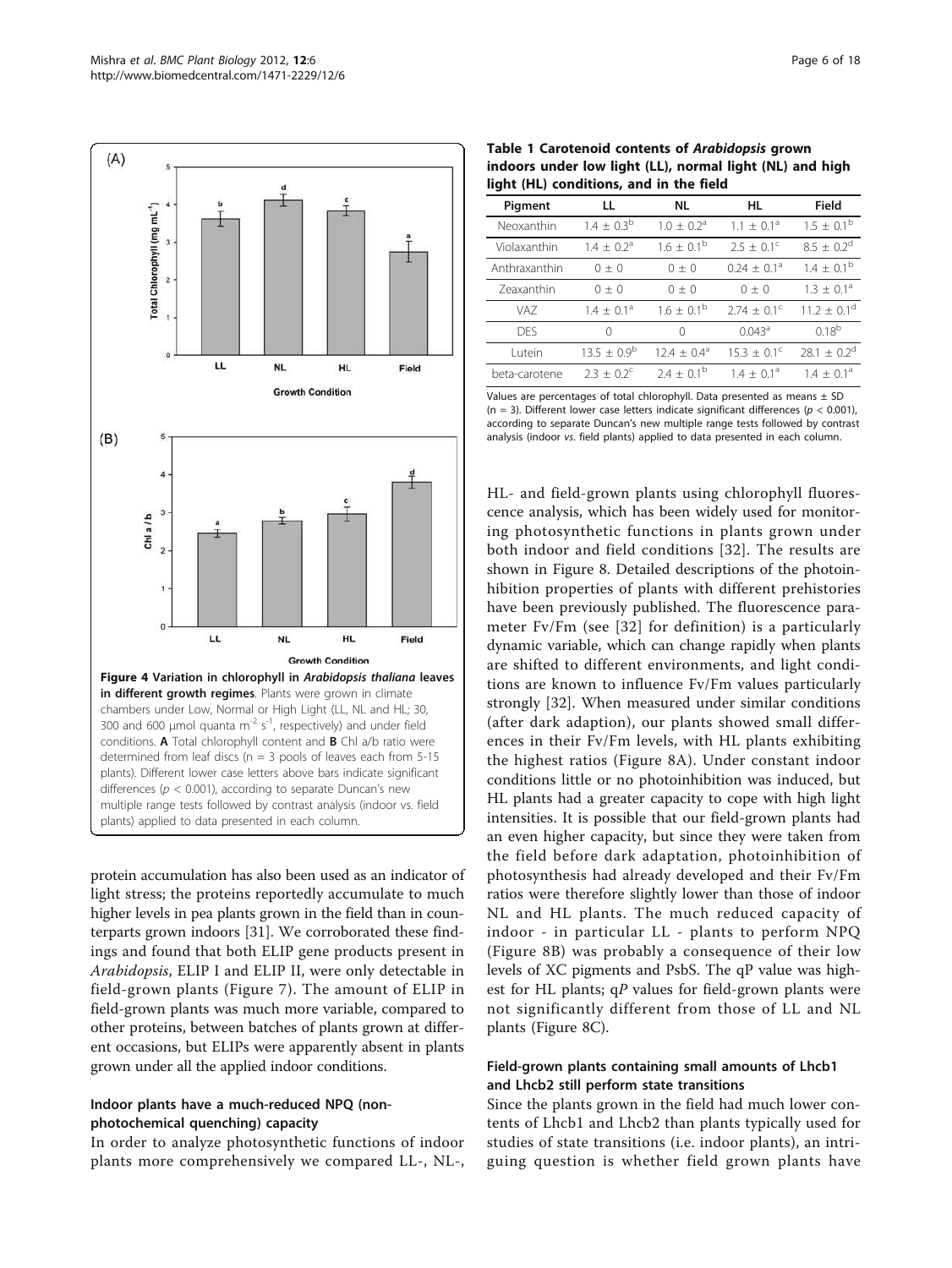<span id="page-7-0"></span>Mishra et al. BMC Plant Biology 2012, 12:6 http://www.biomedcentral.com/1471-2229/12/6



sufficient LHCII for efficient state transitions, especially since the fraction of LHCII that can be phosphorylated during state transitions is often regarded as "peripheral". Therefore, we quantified the capacity to perform state transitions in the field-grown plants and those grown under the three light treatments indoors (Table [2](#page-10-0)), fluorescence traces are shown in Additional file [1:](#page-15-0) Figure S1. As indicated in the methods section, these measurements were performed on separate batches of plants to those used for most of the other analyses. However, their chlorophyll levels and chl a/b ratios were similar  $(2.75 \pm 0.28)$ and  $3.8 \pm 0.17$  vs.  $2.68 \pm 0.23$  and  $3.77 \pm 0.11$ , respectively) to those of plants analyzed in greater detail, suggesting that their antenna sizes were similar since chl a/b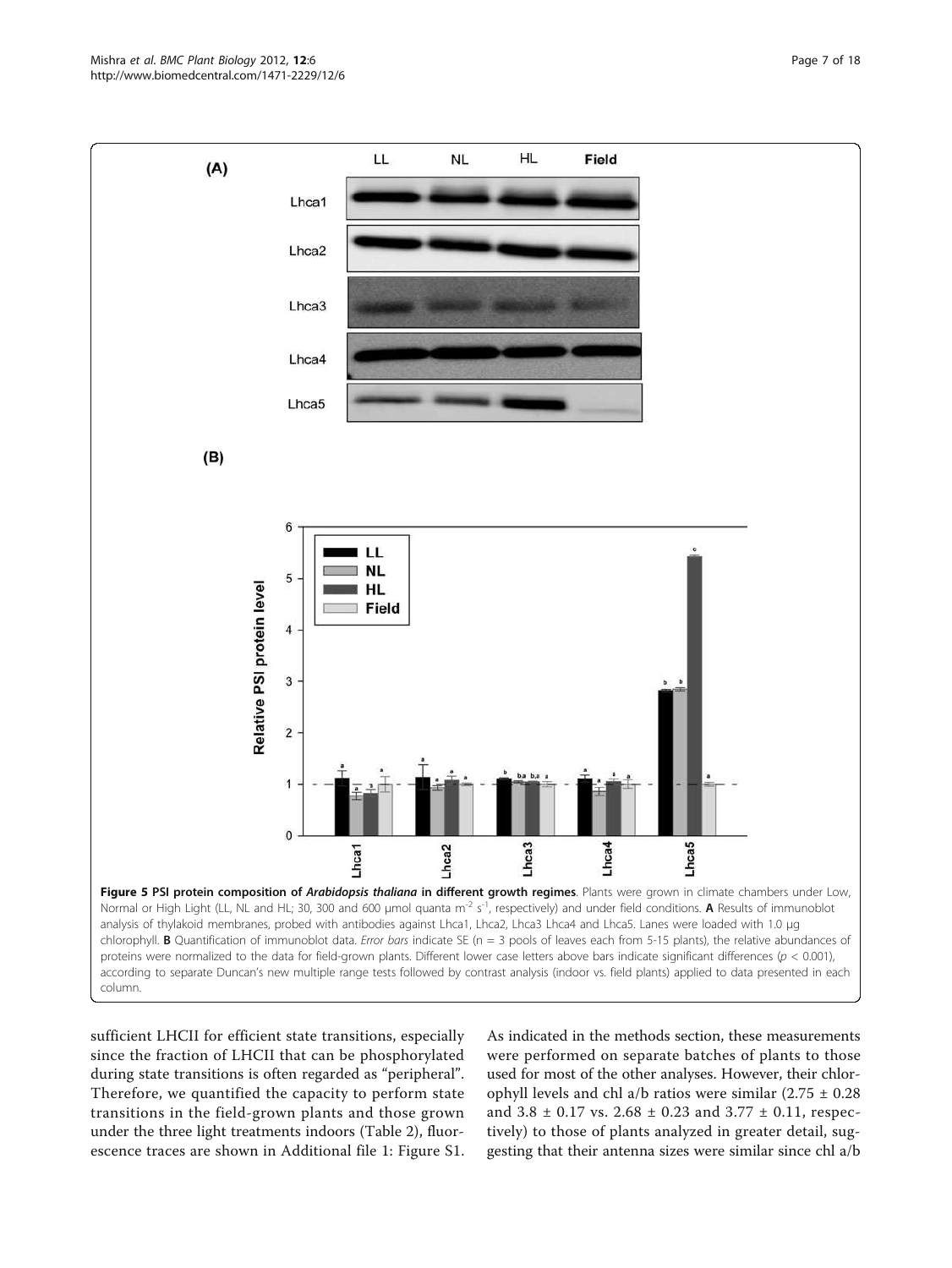Mishra et al. BMC Plant Biology 2012, 12:6 http://www.biomedcentral.com/1471-2229/12/6

<span id="page-8-0"></span>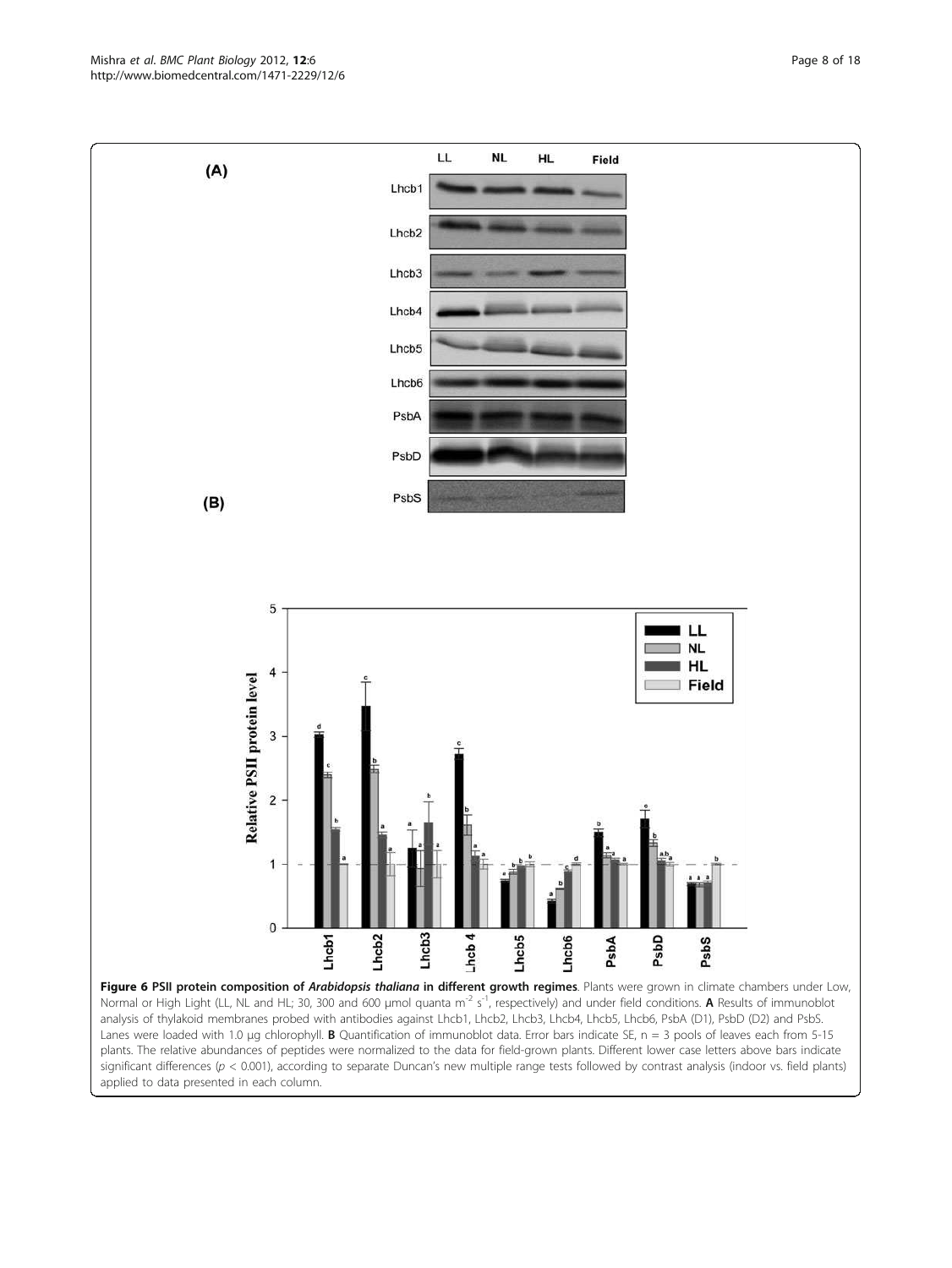ratio is an indicator of antenna size [\[33\]](#page-16-0). Interestingly, field-grown plants had a very high capacity for performing state transitions, with the calculated qT parameter being highest for field-grown plants. However, if state transitions were calculated using Fs instead of Fm ("qS"), no significant differences were detected (Table [2](#page-10-0)). The results of the fluorescence analyses (Additional file [1](#page-15-0): Figure S1) suggested that the specific measuring conditions used might have induced some NPQ. The Fm' value after the first round of light activation was much lower than Fm, and qT values were rather low. Nevertheless, the fraction of LHCII found in field-grown plants was clearly sufficient for state transitions.

#### Photoperiod is the main determinant of leaf size and shape, other factors are more important for photosynthetic traits

An important issue is whether the observed differences were simply caused by the difference in photoperiod SD vs. LD in indoor and field conditions, respectively, or if other environmental factors (e g variations in light, wind, and biotic interactions) were more important. To address this issue, we selected the parameters we had found to mainly differentiate plants grown indoors and in the field. These were used to compare plants grown in growth chambers under HL in SD and LD (16 h photoperiods) and field-grown plants. In terms of many measured parameters, the LD plants were intermediate between the SD- and field-grown plants, but an obvious pattern was observed. The overall growth phenotype– including flowering time (not shown)–was largely

determined by photoperiod (Figure [9](#page-10-0) and Table [3\)](#page-11-0), since in terms of leaf area, length, width and leaf width:length ratio, LD plants were all more similar to the field-grown plants than to SD-plants. The chl a/b ratio of LD plants was also closer to that of the field-grown plants than to SD plants. However, the photosynthetic parameters– amounts of Lhca5, ELIP I and II; Fv/Fm; NPQ; qE; qS;  $qT$  and  $t(1/2)$ –of LD plants were all more similar to those of the SD plants than to the field-grown plants (Table [3](#page-11-0)). Clearly, factors other than photoperiod were the strongest determinants of the variations in photosynthetic traits between indoor and field-grown plants.

#### ELIPs are dispensable under field conditions

Arabidopsis mutants affected in xanthophyll synthesis and metabolism have been extensively studied by our research group [\[8](#page-16-0)] and others [[34](#page-16-0)], but mutants lacking ELIPs have been less thoroughly characterized. However, in a recent study a double knock out (KO) mutant lacking both ELIP proteins, ELIP1 and ELIP2, was generated. This mutant did not exhibit obvious phenotypic deviations from wildtype in growth traits when grown under photoinhibitory conditions [\[35](#page-16-0)]. In the light of findings by us and others [[31\]](#page-16-0) that ELIPs can accumulate to high levels in fieldgrown plants, we analyzed growth and silique production of the ELIP double mutant in the field in two different years. In terms of both growth and visible phenotype, double ELIP mutants were indistinguishable from wild-type plants. In 2008 the number of siliques produced by wild type-plants and the ELIP double mutant were not significantly different (201  $\pm$  19 and 178  $\pm$  14, respectively), but



**NL** 

HL

<span id="page-9-0"></span>Elipl

LL

Field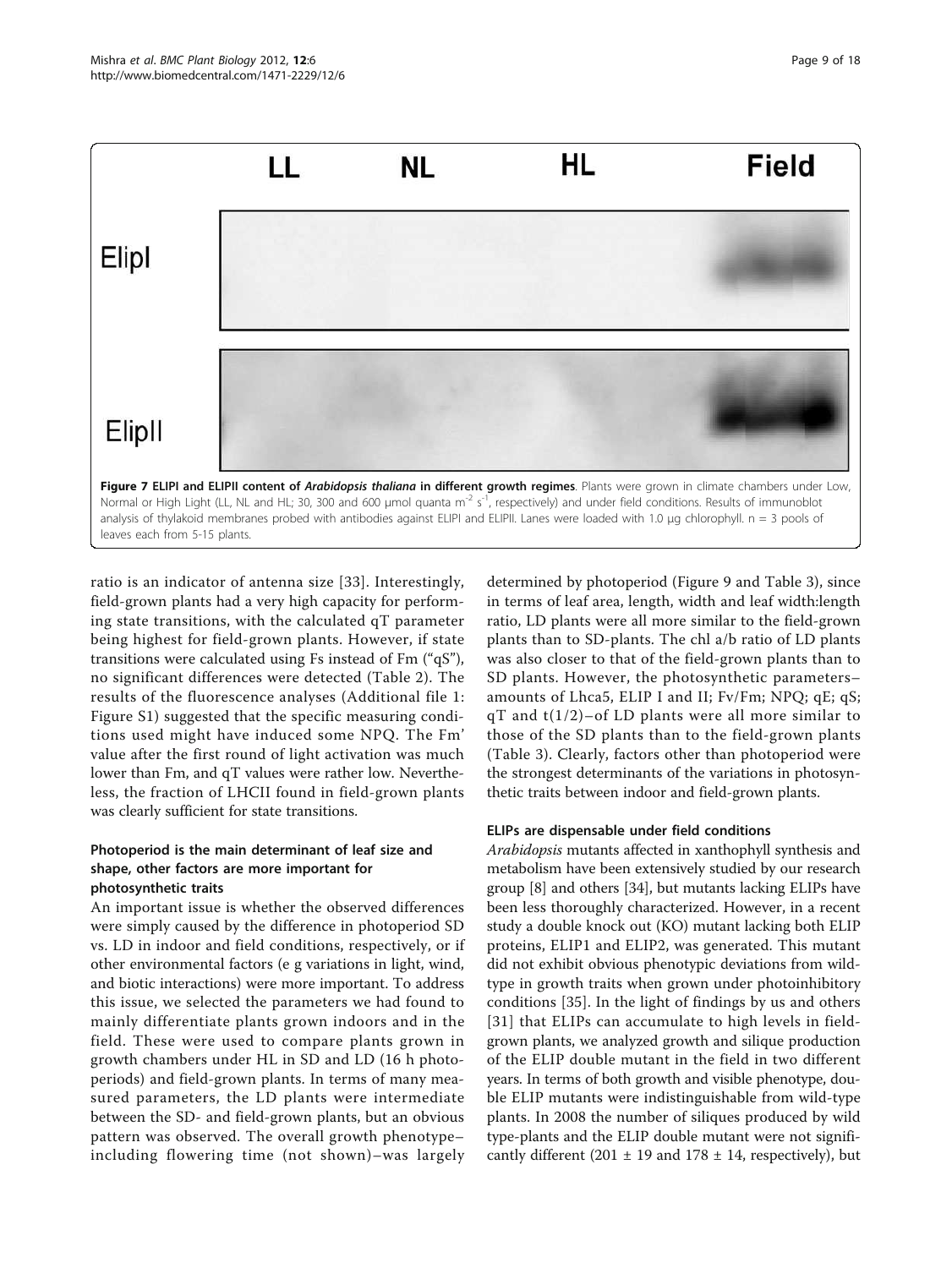Figure 8 Photosynthetic functions in Arabidopsis thaliana in different growth regimes. Plants were grown in climate chambers under Low, Normal or High Light (LL, NL and HL; 30, 300 and 600 µmol quanta m<sup>-2</sup> s<sup>-1</sup>, respectively) and under field conditions. Photosynthetic function was assessed in dark-adapted leaves. Light response curves are shown for (A) Fv/Fm (B) non-photochemical quenching (NPQ) and (C) qP. Data represent means ± SE for leaves from at least six plants grown in two batches. Different lower case letters above bars indicate significant differences  $(p < 0.001)$ , according to separate Duncan's new multiple range tests followed by contrast analysis (indoor vs. field plants) applied to data presented in each column.

20

30

Time(Min)

40

50

 $(B)$ LL **NL HL** 3 Field  $\sum_{i=1}^{n}$ ē ۰.  $\overline{0}$ 10  $20$ 50  $\mathbf 0$ 30 40 Time (Min)  $1.2$  $(C)$ LL **NL**  $1.0$ **HL**  $B<sub>2</sub>$ - Field  $0.8$  $\frac{a}{\sigma}$  0.6

**NL** 

b

**HL** 

Field

<span id="page-10-0"></span>Mishra et al. BMC Plant Biology 2012, 12:6 http://www.biomedcentral.com/1471-2229/12/6

 $(A)$ 

0.86

0.84

0.80

 $0.4$ 

 $0.2$ 

 $0.0$ 

 $\circ$ 

 $10$ 

LL

Fv/Fm  $0.82$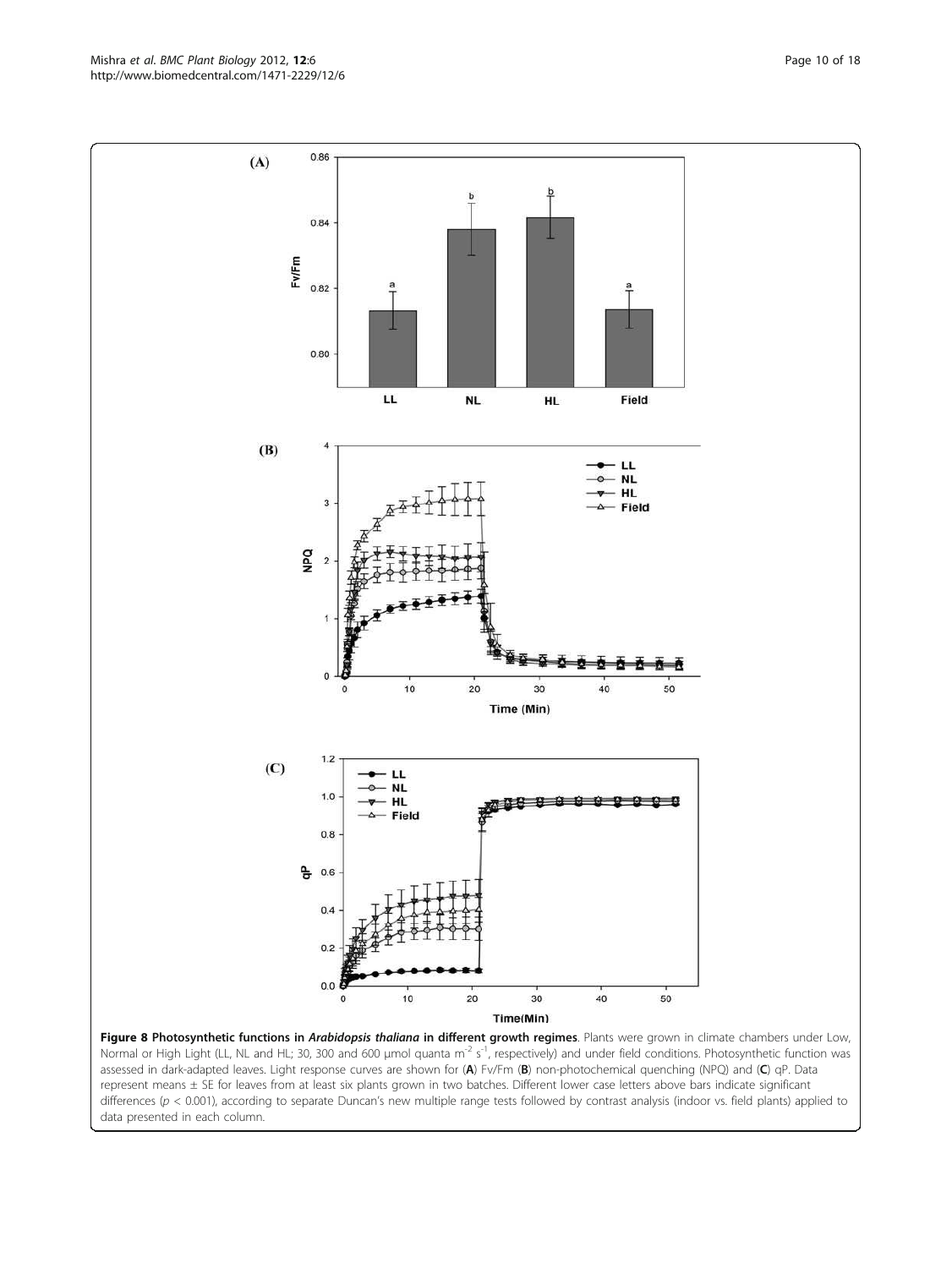| <b>Parameters</b> | ᆫ                            | <b>NL</b>                       | HL                    | <b>Field</b>          |
|-------------------|------------------------------|---------------------------------|-----------------------|-----------------------|
| qS                | $0.69 + 0.015^a$             | $0.79 + 0.016^{\circ}$          | $0.73 + 0.05^{\circ}$ | $0.72 + 0.08^{\circ}$ |
| αT                | $0.017 + 0.005^a$            | $0.045 + 0.001$ <sup>a, b</sup> | $0.049 + 0.014^b$     | $0.058 + 0.011^b$     |
| $t_{1/2}(s)$      | $146.61 + 7.41$ <sup>a</sup> | $19769 + 085^b$                 | $15846 + 130^{\circ}$ | $1150 + 435^{\circ}$  |

<span id="page-11-0"></span>Table 2 State transition parameters in LL, NL, HL and field grown plants

Data presented as means  $\pm$  SD (n = 3). Different lower case letters indicate significant differences ( $p$  < 0.001), according to separate Duncan's new multiple range tests followed by contrast analysis (indoor vs. field plants) applied to data presented in each column

the ELIP double mutants had a lower survival rate in the experiment (57%) compared to wild-type plants (83%). In 2009, neither survival (100 vs. 93%) nor the number of siliques (11.6  $\pm$  1.4 vs. 14.3  $\pm$  1.7) differed significantly between wild-type and ELIP double mutants.

#### NPQ levels in Arabidopsis accessions grown in the field and indoors are not correlated

Further issues that warrant attention are the extents to which plasticity in photosynthesis traits varies between different Arabidopsis accessions and may influence the results of genetic studies. To address these issues, we selected Arabidopsis accessions that have been previously found to have particularly high or low levels of NPQ [\[36](#page-16-0)]. In addition, we included two Swedish accessions, as well as the well-characterized npq4 mutant, which lack PsbS and hence have very low levels of NPQ [[37\]](#page-16-0), and a transgenic overexpressing PsbS (oePsbS) that shows approximately two-fold enhancement of NPQ under lab conditions [[38\]](#page-16-0). When NPQ levels of this set of genotypes grown in the field (Figure [10A](#page-12-0)) and indoors (Figure [10B](#page-12-0)) were compared, the results were strikingly different. As expected, the within-accession variation was higher in the field than in the lab. However, the between-accession variation was also much

larger in the field and one natural accession, Ron-0, showed almost as much NPQ under field conditions as oePsbS, although (intriguingly) Ron-0 was one of the accessions selected for having a particularly low NPQ level. When the NPQ values we measured for the natural accessions in the field were plotted against values measured for plants grown indoors, no correlation was found except that those of npq4 and oePsbS were extremes (Figure [10C\)](#page-12-0).

#### Discussion and Conclusions

In recent decades our understanding of the molecular basis of photosynthesis has increased impressively. It is increasingly evident that the fundamental structure of the photosynthetic apparatus is an example of the capacity for complex, highly sophisticated systems to evolve, since cyanobacteria, green algae and higher plants (which apparently diverged hundreds of millions of years ago) have very similar photosynthetic machineries [[39,40\]](#page-16-0). The main differences in the photosynthetic apparatus of these taxa are in the "peripheral" parts, such as the antenna systems. For example, the phycobilisomes of cyanobacteria have been replaced with the LHC proteins in green algae and higher plants, and there are wide variations in their photosynthetic pigments, many of which



light (600  $\mu$ mol quanta m<sup>-2</sup> s<sup>-1</sup>) with 9 h (SD) or 16 hour (LD) photoperiods and under field conditions.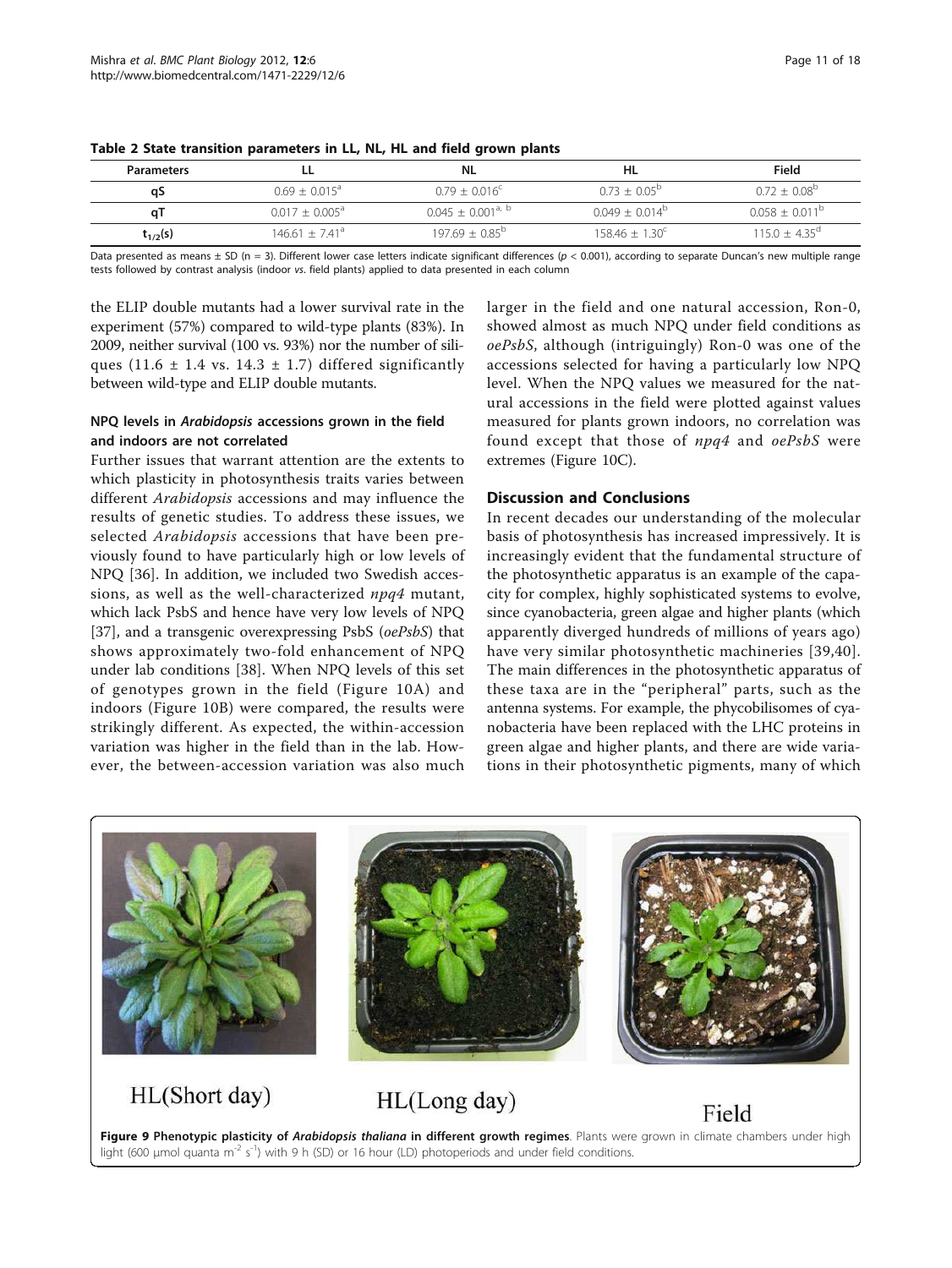| <b>Parameters</b>                            | HL (short day)      | HL(long day)        | Field             |
|----------------------------------------------|---------------------|---------------------|-------------------|
| Leaf area $(mm2)$                            | $531.28 \pm 123.73$ | $175.608 \pm 40.40$ | $61.75 \pm 30.01$ |
| Leaf length (mm)                             | $37.96 \pm 5.05$    | $20.76 \pm 2.65$    | $11.10 \pm 3.04$  |
| Leaf width (mm)                              | $18.39 \pm 2.59$    | $11.55 \pm 1.24$    | $7.0 \pm 2.1$     |
| Leaf width: Leaf length ratio                | $0.48 \pm 0.017$    | $0.56 \pm 0.03$     | $0.63 \pm 0.15$   |
| Chlorophyll content $\mu$ g cm <sup>-2</sup> | $28.23 \pm 2.96$    | $15.23 \pm 0.57$    | $18.76 \pm 0.23$  |
| Chl a/b                                      | $2.96 \pm 0.18$     | $3.56 \pm 0.18$     | $3.70 \pm 0.10$   |
| Lhca5                                        | $38.49 \pm 2.20$    | $33.93 \pm 1.30$    | $9.36 \pm 0.65$   |
| ELIP I                                       | $0.0 \pm 0.0$       | $0.0 \pm 0.0$       | $63.14 \pm 3.34$  |
| <b>ELIPII</b>                                | $0.0 \pm 0.0$       | $0.0 \pm 0.0$       | $22.77 \pm 2.45$  |
| Fv/Fm                                        | $0.84 \pm 0.005$    | $0.84 \pm 0.007$    | $0.81 \pm 0.009$  |
| <b>NPQ</b>                                   | $2.15 \pm 0.13$     | $2.53 \pm 0.29$     | $3.10 \pm 0.25$   |
| qE                                           | $1.97 \pm 0.11$     | $2.35 \pm 0.12$     | $2.92 \pm 0.23$   |
| qS                                           | $0.73 \pm 0.05$     | $0.69 \pm 0.02$     | $0.72 \pm 0.08$   |
| qT                                           | $0.049 \pm 0.014$   | $0.044 \pm 0.004$   | $0.058 \pm 0.011$ |
| $t_{1/2}(s)$                                 | $158.46 \pm 1.30$   | $166.05 \pm 1.91$   | $115.0 \pm 4.35$  |

<span id="page-12-0"></span>Table 3 Variation in chlorophyll, leaf traits, Lhca 5, ELIP I, ELIP II, non-photochemical quenching (NPQ) and state transition parameters

Plants grown in climate chambers under high light (600 µmol quanta m $^2$  s<sup>-1</sup>) short day (SD), long day (LD) and under field conditions. Data presented as means  $±$  SD (n  $>$  3)

were previously used as key taxonomic descriptors. Much regulation is exerted by the antenna systems, where the qE type of NPQ (feedback de-excitation) and state transitions occur in conjunction with dynamic changes in antenna size in acclimation responses to, inter alia, changes in light conditions [\[19](#page-16-0)]. More recently, the less abundant LHCI proteins Lhca5 and Lhca6 have been implicated in the regulation of cyclic electron transport [[41](#page-16-0)], which is known to be subject to both evolutionary adaptation and environmental acclimation [see e.g. [\[42\]](#page-16-0)]. Comparative studies of plants from diverse taxa, ecological niches or habitats (field or laboratory) show that the regulatory properties of the antenna systems typically vary more than the properties of the "core engine" of the system [\[43\]](#page-16-0).

Twenty-five years ago, Arabidopsis emerged as the prime model organism for plant biology research [\[44](#page-16-0)]. Its small size and rapid growth cycle has enabled photosynthesis researchers to move from experiments with "synthetic" (e.g. algal cultures) or imprecise (e.g. spinach) systems to more reproducible experiments with plants grown under highly controlled and reproducible conditions in climate chambers, growth rooms and cabinets. Although this has been important for scientific development, we believe that studies performed with plants grown under natural conditions can provide valuable complementary information. This study is a contribution to the growing body of literature describing experiments in which Arabidopsis has been exploited as a natural species rather than a "laboratory rat". In the wild, Arabidopsis grows in open, typically highly-disturbed, habitats and has significant capacity for photosynthetic acclimation [[12\]](#page-16-0). Therefore, whether or not *Arabidopsis* plants grown in climate chambers are like those grown in the field, which may seem trivial, is highly relevant for scientists addressing many aspects of plant biology. One aspect not covered in this work is the natural variation of the species; it is possible that our results may have been substantially different had we chosen to study a different accession rather than Colombia-0. We chose this accession because it has been used in most studies published to date; however this accession is not specifically adapted to our local study site environment in Umeå. Furthermore, as we have not compared plants grown at different sites, at different times of the year or with different photoperiods we cannot draw general conclusions about the plasticity of *Arabidopsis* in all environments. Additional phenotypic variations may be encountered in future experiments, and we make no claim that other field-grown Arabidopsis plants will necessarily be similar to those analyzed here. Nevertheless, we believe that the trends we have recorded are likely to represent some of the most prominent differences between indoor- and field-grown Arabidopsis plants. It is also obvious that plants grown in climate chamber under LD are better substitutes for field-grown plants than plants grown under SD–which is typically used for photosynthetic studies–although plants grown indoors under LD were still more similar in terms of photosynthetic characteristics to SD plants than to field-grown specimens (Table [3\)](#page-11-0). Further studies are needed to determine if variations in LD conditions in climate chambers (e.g. 14, 16, 18 or 20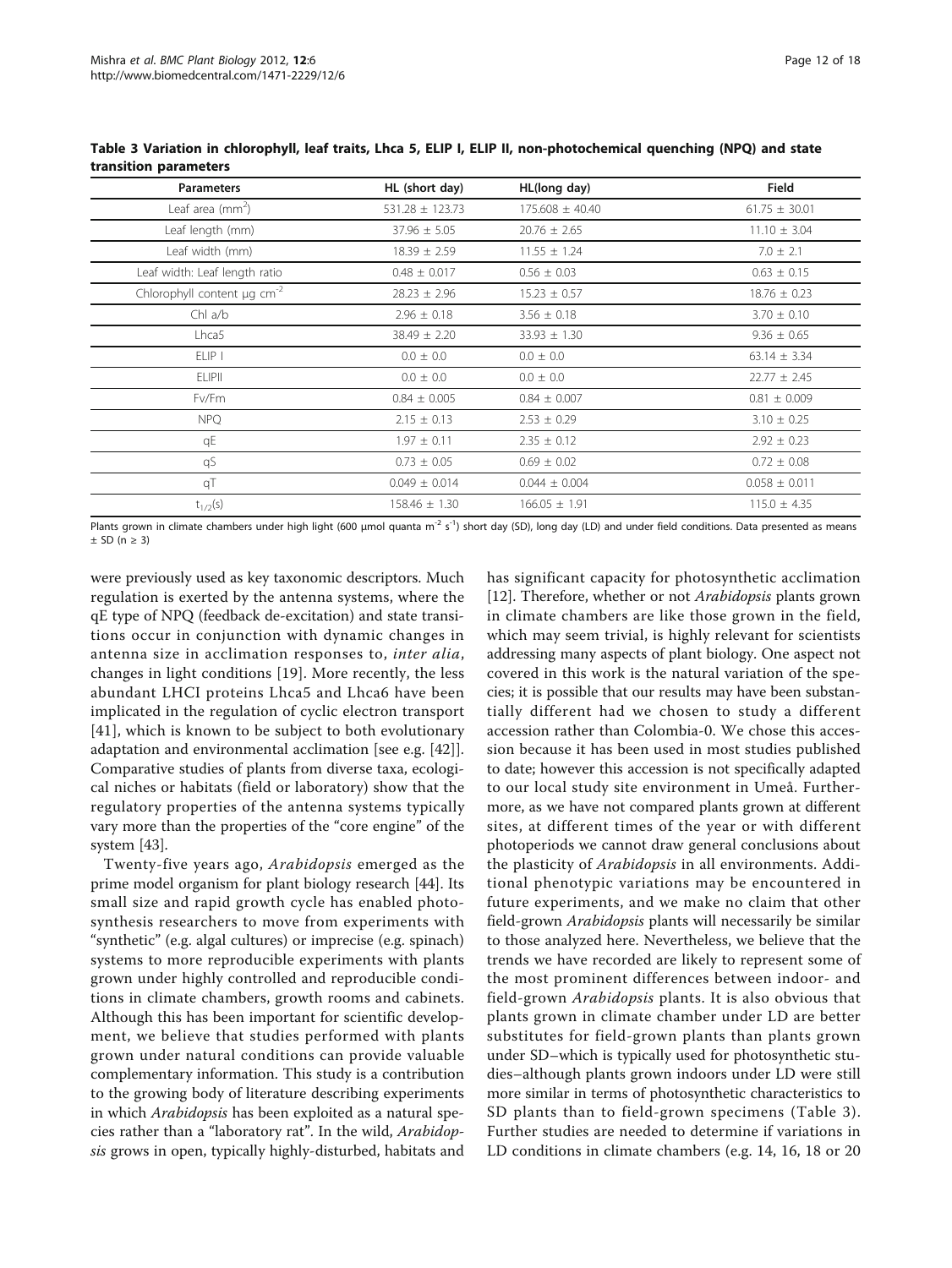Mishra et al. BMC Plant Biology 2012, 12:6 http://www.biomedcentral.com/1471-2229/12/6

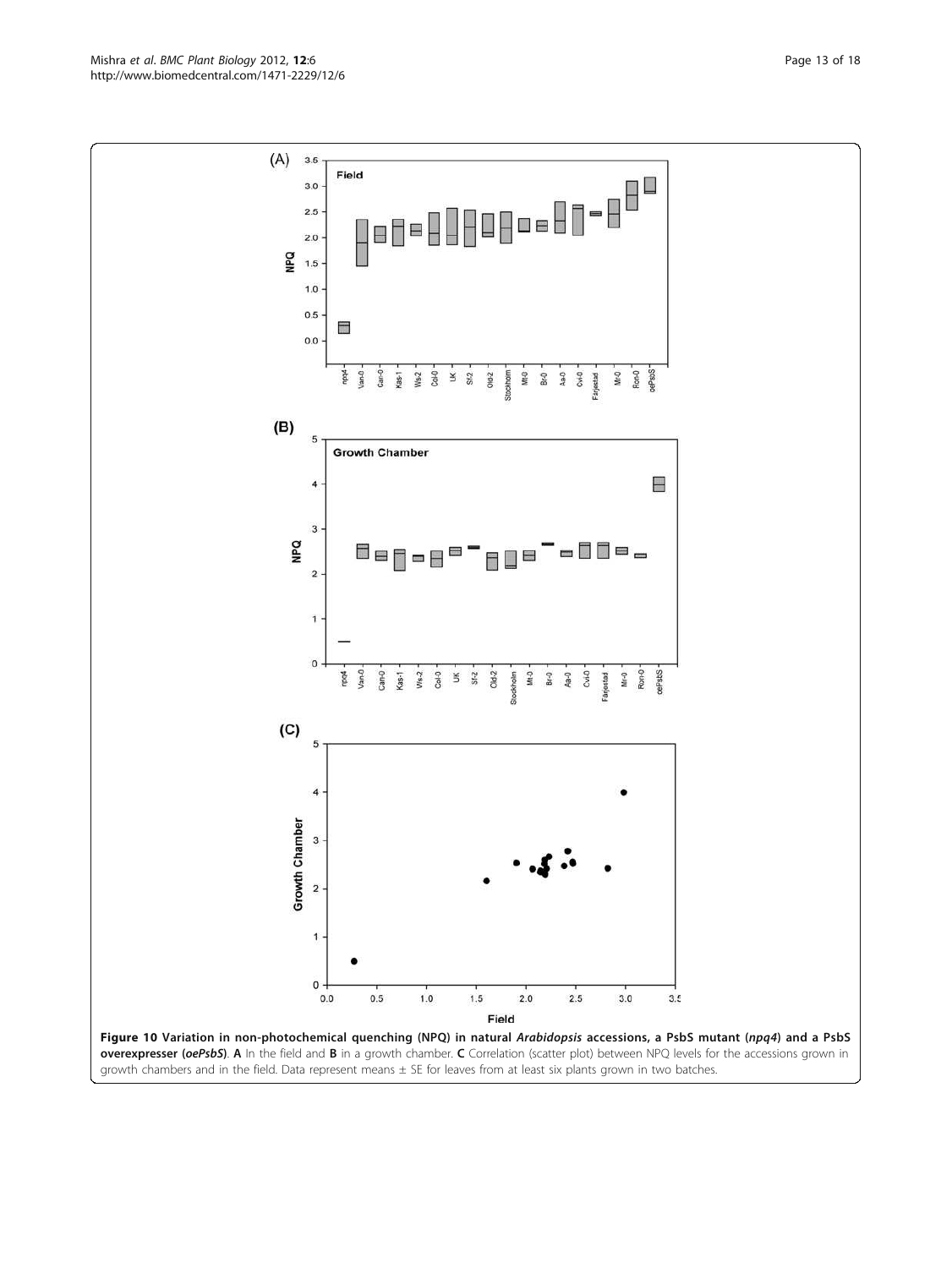h photoperiods) significantly influence photosynthetic characteristics.

Our data show that the indoor-grown SD plants had, for example, different leaf morphology, higher levels of Lhca5, much higher levels of Lhcb1 and Lhcb2, less PsbS (and no ELIPs), and different pigment contents compared to the field-grown plants. In particular they were strongly depleted in xanthophyll cycle pigments. The differences in leaf morphology and plant stature are striking, and it is intriguing that some of the observed changes, for example in leaf size, did not follow simple patterns, notably both LL- and field-grown plants had smaller leaves than NL- and HL-grown plants. This indicates leaf developmental patterns are influenced by more than one factor. For example, several "typical photoreceptors" may respond both to differences in photoperiod and light intensity, and photosynthetic signals may influence leaf morphology. Accordingly, anatomical differences between typical sun and shade leaves seem to depend on photosynthetic signals [\[45\]](#page-16-0). We also found that Lhca5, expression of which correlates well with light intensity in indoor plants, was almost undetectable in the field-grown plants. It appears, therefore, that (at least in Arabidopsis) Lhca5 is not simply a "light stress LHC", as exemplified by LI818 in Chlamydomonas [\[46\]](#page-16-0), since it was downregulated under our field conditions. It has been suggested that both the Lhca6 protein, which is present at very low levels in plants grown under most conditions, and Lhca5 regulate cyclic electron transport around PSI [[41](#page-16-0)]. However, we are not aware of any published analyses of the cyclic electron transport capacity of fieldgrown plants.

Most or all PSI and PSII core proteins are present in unit stoichiometry and this also probably applies to the PSI antenna proteins Lhca1-4 and the minor Lhcb antenna proteins Lhcb3-6. Our data show that the PSI antenna in the plants grown indoors was similar to that of the plants grown under field conditions but–as we have noted before–the PSII antenna may be more flexible. On a PSII basis, the levels of Lhcb5 (CP26) and, in particular, Lhcb6 (CP24) were lower in indoor plants, raising questions whether PSII centers lacked these proteins in the indoor plants, or a fraction of the proteins was present, but they were not bound in their "normal positions" in PSII in the field-grown plants (or both). Our results relating to the major LHCII proteins (Lhcb1, Lhcb2 and Lhcb3) are particularly intriguing. Taking known pigment and protein stoichiometries into account, there may have been three to four LHCII trimers per PSII monomer in the LL plants. The supermolecular structure of PSII has been studied extensively, and it is known that up to three LHCII trimers, denoted S, M and L, can associate with each PSII complex in a dimer [[47](#page-17-0)]. S, M and L refer to strongly, medium and loosely bound

trimers, respectively. It is possible that the M trimer is composed of Lhcb3 and two Lhcb1 subunits [[48](#page-17-0)]. It is not known if there is any specificity for Lhcb1 and Lhcb2 at any position in the S and L trimers. It is conceivable that other LHCII trimers may aggregate in "LHCII-only domains", which must be attached to the photosystems, since energy transfer from all parts of the LHCII antenna into the photosystems is very efficient. Naïvely, the S, M and L trimers plus trimers found in LHCII-only domains may account for three to four trimers/PSII in LL plants. However, the field-grown plants contained only ca. a third of this amount of LHCII, i.e. one or at most two trimers/PSII. Lhcb3 was present in approximately equal amounts in field-grown and indoor plants, suggesting that M trimers were present in most or all of their PSII centers. Our data show that plants with only small amounts of LHCII trimers are perfectly capable of performing state transitions, consistent with the finding that the fitness of the Stn7 mutant grown under field conditions deviates from that of wild-type counterparts [[7](#page-16-0)]. However, since the M trimer–at least Lhcb3–is not believed to participate in state transition [[47\]](#page-17-0), Lhcb1 and Lhcb2 in S trimers are likely to be efficiently phosphorylated and participate in state transitions in field-grown plants. Alternatively, M trimers may become phosphorylated and detach from PSII. There are insufficient data from our study to enable us to confirm this possibility, but a more detailed study of PSII in Arabidopsis grown under field conditions may show which PSII supercomplexes are most abundant when Arabidopsis is exposed to its naturally-adapted light regimes. Taken together, although the LHCII content is much lower in field grown plants, antenna function is not much affected.

ELIPs, most likely involved in pigment metabolism in plastids, were originally identified as proteins that transiently accumulate during early plastid development, but subsequent studies have shown that they also accumulate under diverse stress conditions [\[29\]](#page-16-0). ELIPs play an important protective role under light-saturated conditions, such as may occur in the field and, except in some artificially-controlled growth conditions in climate chambers; they are likely to be abundant thylakoid proteins. Nevertheless, our results indicate that the plants lacking ELIPs were well adapted to their growth conditions and had high levels of fitness; our 2-year study of double ELIP mutants suggests that ELIP functions in mature leaves may be redundant or of low importance. However, ELIPs may be more important in early developmental stages and it is also possible that they play crucial roles under conditions that the plants did not encounter during these 2 years.

Xanthophyll cycle pigments and PsbS are typically involved in photoprotective processes. In our experiments these factors were found at very low levels in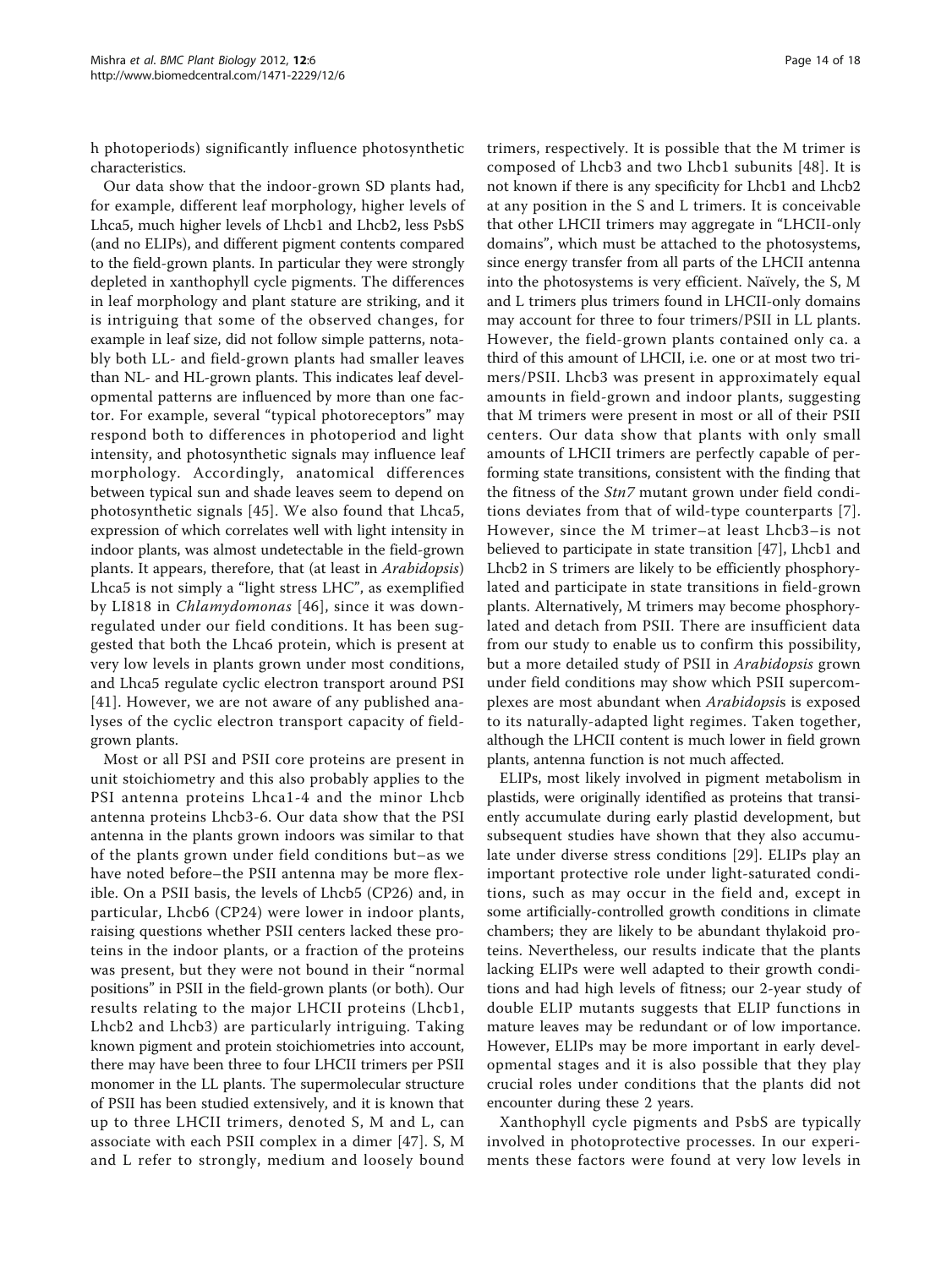<span id="page-15-0"></span>indoor plants compared with field-grown samples. This is consistent with the view that under natural conditions photoprotection by NPQ and other mechanisms is of vital importance for the fitness of the plant [\[8\]](#page-16-0). We have also shown that the level of NPQ is balanced and there is some evidence that selective forces act to reduce the level of photoprotection [[9](#page-16-0)]. Finally, our comparison of NPQ levels in a set of Arabidopsis accessions grown in the lab and the field illustrates how conclusions drawn from studies in the lab may be invalid for field-grown plants, due to phenotypic plasticity.

Plants have evolved many mechanisms that are involved in responses to changes in their growth conditions, ranging from long-term developmental processes that affect the morphology or physiology of the whole plant or individual leaves [\[25](#page-16-0),[49\]](#page-17-0), to adjustments in the functioning of individual proteins within the photosynthetic apparatus, operating on timescales ranging from seconds to hours [[50\]](#page-17-0). We have studied some of these adjustments, in particular relating to the functions of the photosynthetic light harvesting apparatus. In addition, adjustments to PSI/PSII ratios, variations in components of the inter-photosystem energy flow apparatus, and rates of cyclic electron transport, ATP generation and the photosynthetic dark reactions may be as important as those investigated here. We anticipate that other studies will focus on comparisons of photosynthetic properties that vary between and within species, or in single genotypes, as a result of phenotypic plasticity.

#### Methods

#### Plant material and growth conditions

Wild type Arabidopsis thaliana (Col-0) plants were grown from seeds under short photoperiods indoors under three growth irradiances: 30 (LL) and 300 (NL)  $\mu$ mol quanta m<sup>-2</sup> s<sup>-1</sup> in growth chambers equipped with metal halide lamps maintained at 8 h light, 16 h dark, 23/18°C and 75% relative humidity; and 600 (HL) μmol quanta m $^{-2}$  s $^{-1}$  in a chamber maintained at 9 h light, 15 h dark, 23/18°C and 75% relative humidity. LD indoor conditions were the same as HL conditions, except that the photoperiod was 16 h light, 8 h dark. In addition, another set were prepared and grown in the field as described by [[7](#page-16-0)], as follows. After stratification, seeds were sown on June 29 2009, and seedlings were transferred to individual pots 10 days later on July 9 and pregrown as above in a NL growth chamber. The resulting plants were transferred to our experimental garden in Umeå (N 63° 49' 9.96" E 20° 18') on July 22, when they had three to four leaves. The plants were shaded on the first day to allow for some acclimation. Photon flux density (PPFD) was monitored at the field site and ranged from very low levels up to 600  $\mathrm{W/m^2}$  (ca 2 300  $\mu$ mol quanta  $m^{-2}$  s<sup>-1</sup>) during the photoperiods, which in the

beginning of the experiment was ca. 20 h. The mid-day temperature varied between 16° and 28°C, and the relative humidity (RH) between 30 and 100%. A detailed description of the growing conditions is presented in Additional file 1: Figure S2 (A and B). Fluorescence data were recorded on individual plants in randomized order on August 8; measurements started around 10 am and finished around 6 pm. On August 10 at approximately noon all leaves from the plants used for fluorescence measurements were sampled for pigment and thylakoid protein analysis. Three sample pools, each consisting of leaves from 5 to 15 plants, were sampled and analyzed. The measurement and sampling schemes for LL, NL and HL plants were similar to those applied to plants grown under field conditions. Timings were adjusted to the growth rates under the different conditions, since the intention was to sample plants at similar developmental stages (before bolting), rather than those of the same age. Since the plants were small when transferred to the field but grew considerably before sampling, most

developed under field conditions. We had performed a pilot experiment in the same garden in the summer (2008) prior to the study described above, in which we analyzed the plants' pigment and protein levels less comprehensively. The trends obtained were largely comparable to those found in the main study (data not shown). The plants used for measuring state transitions were grown in the summer of 2010. The chl levels of these plants were monitored to confirm that the size of the light-harvesting antenna was similar to that of the plants grown in 2009.

of the leaf biomass analyzed consisted of leaves that had

For the study of NPQ variation, we obtained 14 Arabidopsis accessions from the Nottingham Arabidopsis Stock Centre: Van-0, Can-0, Kas-1, Ws-2, Col-0, UK, Sf-2, Old-2, Mt-0, Br-0, Aa-0, Cvi-0, Mr- and Ron-0. We also included two Swedish accessions, and finally a mutant (npq4, Li et al., 2000) and a transgenic (oePsbS, Li et al., 2002) with varying levels of PsbS and, hence, NPQ. These lines were grown under two different conditions. First, plants were grown in a climate chamber (under NL) conditions as described above and NPQ was measured after 4 weeks of growth. A second batch of plants were grown under the same conditions for 6 weeks, then transferred to the field and measured 5 days later. In both experiments, the different genotypes were grown in a randomized pattern, to avoid misinterpretations of data due to local variations in (for example) light conditions; six plants of each genotype were analyzed.

#### Leaf size and shape

Leaf shape and size were quantified using the imaging software LAMINA [\[51](#page-17-0)].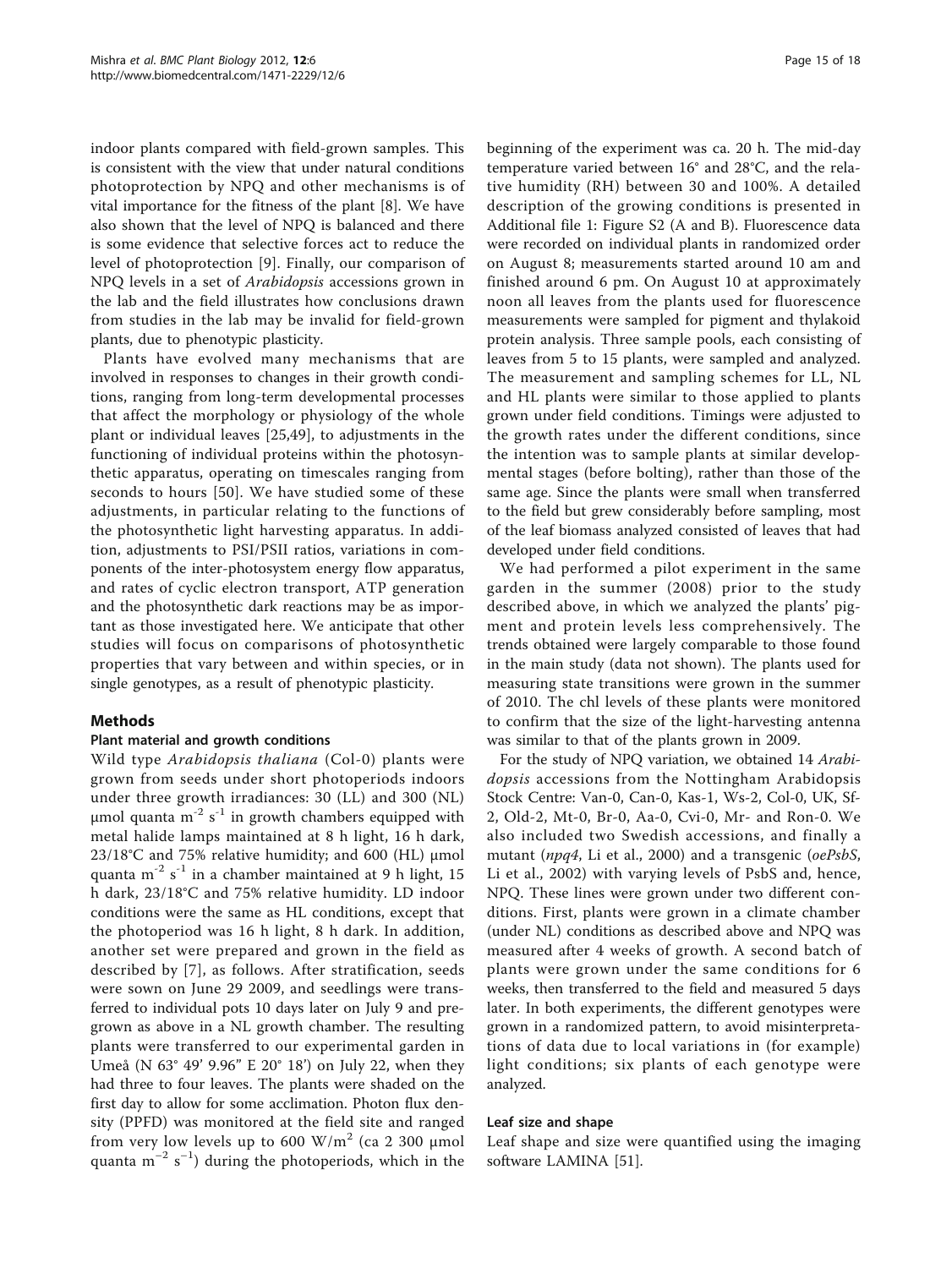#### <span id="page-16-0"></span>Chlorophyll determination

Chlorophylls were extracted from leaf tissue with 80%  $(v/v)$  acetone and assayed spectrophotometrically using extinction coefficients according to [\[52\]](#page-17-0).

#### Carotenoid analysis

Carotenoid composition was determined by high-pressure liquid chromatography (HPLC) [[53](#page-17-0)] with modifications described by [\[49](#page-17-0)]. The de-epoxidation state of the xanthophyll pool was calculated as  $(Z + A/2)/(V+A+Z)$ where  $V =$  [Violaxanthin],  $A =$  [Antheraxanthin] and Z = [Zeaxanthin].

#### Chlorophyll fluorescence and state transition measurements

Chlorophyll fluorescence of the plants was measured, after dark-adaptation, with a Dual PAM 100 chlorophyll fluorescence photosynthesis analyzer (Heinz Walz) as previously described [\[48](#page-17-0)]. For NPQ measurements, actinic illumination was 660 μmol photons  $m^{-2}$  s<sup>-1</sup> for 20 min, followed by darkness. A saturating pulse of light (5000 μmol photons m<sup>-2</sup> s<sup>-1</sup>) was given every 1-2 min.

#### Immunoblot analysis of thylakoid membrane proteins

Immunoblot analysis of thylakoid membrane proteins was performed as described by [\[54](#page-17-0)], with modifications. Five- to six-week-old leaves were homogenized and filtered using a nylon mesh with a 20 μm mesh size (Millipore). The filtered homogenate was pelleted and resuspended in hypotonic buffer to break the chloroplasts. The thylakoid membranes were pelleted then resuspended in 0.33 M sorbitol, 20 mM Tricin (pH 7.8) and 5 mM  $MgCl<sub>2</sub>$ . All of the preparation steps were performed on ice or in a cold room  $(4<sup>c</sup>)$  under a green safe light. Thylakoid proteins were prepared for immunoblot analysis by addition of Laemmli denaturation buffer [[55\]](#page-17-0) and incubation at  $90^{\circ}$ C for 10 min [\[53](#page-17-0)]. One microgram of chlorophyll was loaded per lane, and the proteins were separated in a 16% denaturing SDS-PAGE gel (with non-urea buffers) using the Bio-Rad Mini Protean III system. The proteins were blotted on nitrocellulose membranes (Bio-Rad; 0.2 μm), using a Bio-Rad wet blotting system with methanol-containing buffers, according to the manufacturer's instructions. The nitrocellulose membranes were blocked using 5% (w/v) nonfat dried milk in TBS-T buffer with 0.1% Tween 20 for 1 h (Sigma-Aldrich Sweden AB) and incubated using rabbit primary antibodies against photosynthetic proteins [[54,56,57](#page-17-0)] (provided by Agrisera, Vännäs, Sweden) at 1:5000 dilution for all antibodies (except anti-Lhca5 antibody, which was diluted 1:2000), for 1 h in TBS-T buffer with 0.1% Tween 20 and 5% non-fat dried milk. The membranes were washed three times for 5 min in TBS-T buffer, 0.05% Tween 20 and incubated with antirabbit donkey antibody horseradish peroxidase (HRP) conjugate (GE Healthcare Bio- Sciences) for 1 h at 1:10,000 dilution in TBS-T buffer with 0.1% Tween 20 and 5% non-fat dried milk. Immunoblotted membranes were incubated for 2 min in ECL plus HRP substrate (GE Healthcare Bio-Sciences), and chemoluminescence was then detected using a LAS-3000 cooled CCD camera. Optimal exposure times ranged from 5 to 10 min, and identical exposure times were used to quantify signals for each antibody used. Images were recorded using Image Reader software with 1 min incremental recording and standard CCD sensitivity (Fujifilm Medical Systems). The images were processed and quantified by the Multi Gauge application (Fujifilm Medical Systems), using profile lane quantification with automatic background subtraction and band detection. Standard parameters for peak detection were used according to the manufacturer's instructions.

#### Statistical analysis

Results were statistically analyzed using one-way ANOVA implemented in SPSS18 software applying Duncan's new multiple range tests to analyze all possible differences between LL, NL, HL and field plants. In addition, an orthogonal contrast analysis was done to see the difference between indoor and field plants (contrast indoor vs. field plants). The number of independent variables for each experiment was three.

#### Additional material

[Additional file 1: F](http://www.biomedcentral.com/content/supplementary/1471-2229-12-6-S1.PDF)igure S1 State transition in LL, NL, HL and field grown plants. Average room temperature fluorescence traces. The black bar below the trace indicates far-red light OFF (state 2 inducing) treatment and the gray bar below the trace indicates far red light ON treatment (state 1 inducing). Figure S2 Weather conditions in Umeå when the plants were grown during the field experiments. (A) August 2009 and (B) July 2010. Source: [http://www8.tfe.umu.se.](http://www8.tfe.umu.se)

#### Acknowledgements

We thank Nathaniel Street for help with leaf size and shape measurements and comments on the ms, Carlo Soave for the gift of ELIP KO seeds, Pär Ingvarsson for seeds of the two Swedish Arabidopsis accessions and Alexander Ruban for useful inputs. This work was supported by the Kempe foundation, the Swedish Research Council and the Swedish Research Council for Environment, Agricultural Sciences and Spatial Planning.

#### Author details

<sup>1</sup>Umeå Plant Science Centre, Department of Plant Physiology, Umeå University, SE-901 87 Umeå, Sweden. <sup>2</sup>Umeå Plant Science Centre Department of Chemistry, Umeå University, Umeå, Sweden.

#### Authors' contributions

YM, CF, WS, and SJ conceived and designed the experiments. YM, AZK and HJJ performed the experiments. YM, AZK and HJJ analyzed the data. YM, WS and SJ wrote the paper. All authors discussed results and commented on the manuscript.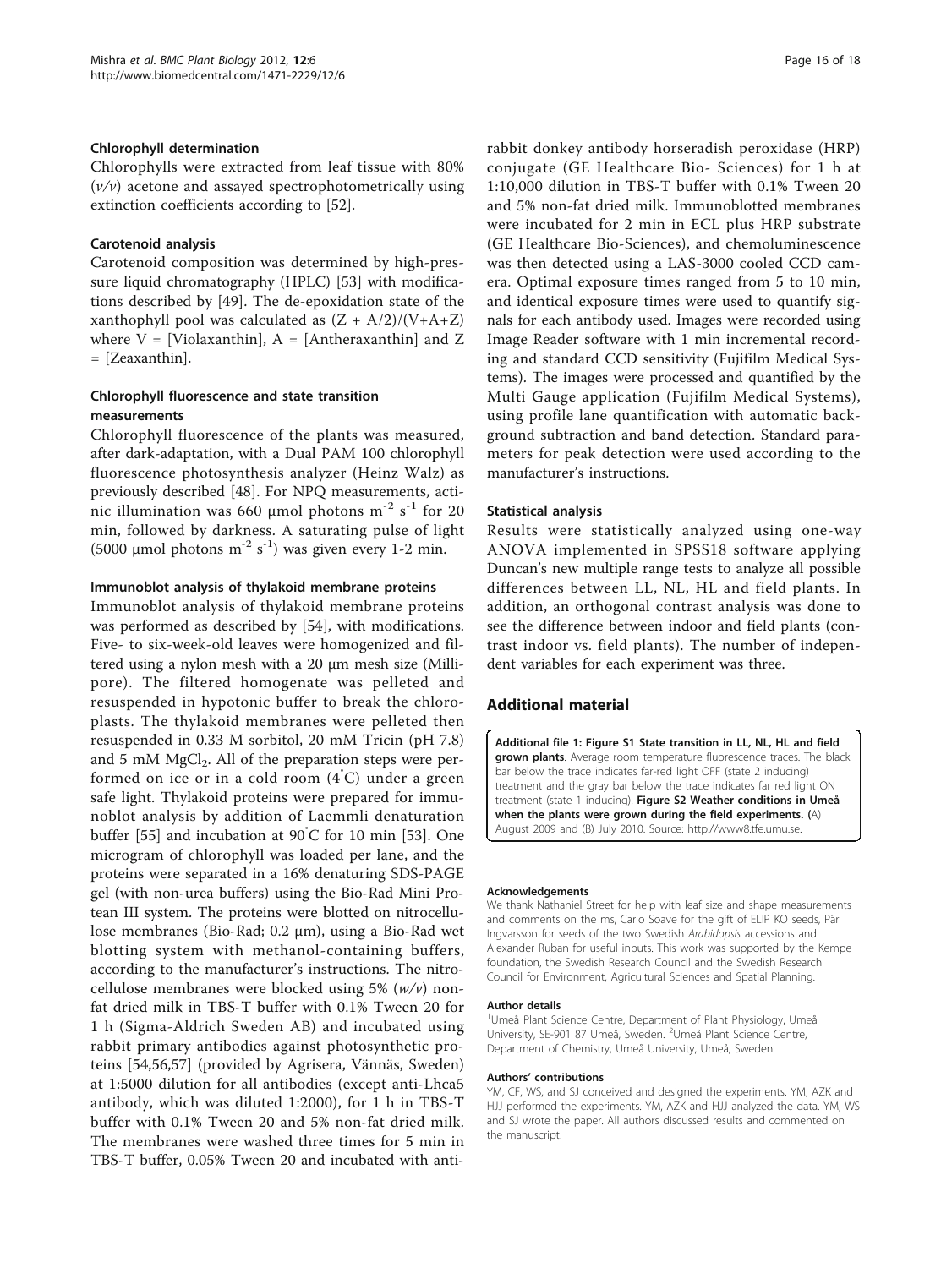<span id="page-17-0"></span>Received: 15 April 2011 Accepted: 11 January 2012 Published: 11 January 2012

#### References

- 1. Atkin OK, Loveys BR, Atkinson LJ, Pons TL: [Phenotypic plasticity and](http://www.ncbi.nlm.nih.gov/pubmed/16371402?dopt=Abstract) [growth temperature: understanding site-specific variability.](http://www.ncbi.nlm.nih.gov/pubmed/16371402?dopt=Abstract) J Exp Bot 2006, 57:267-281.
- Poorter H, Pepin S, Rijkers T, de Jong Y, Evans JR, Körner C: [Construction](http://www.ncbi.nlm.nih.gov/pubmed/16303828?dopt=Abstract) [costs, chemical composition and payback time of high- and low](http://www.ncbi.nlm.nih.gov/pubmed/16303828?dopt=Abstract)[irradiance leaves.](http://www.ncbi.nlm.nih.gov/pubmed/16303828?dopt=Abstract) J Exp Bot 2006, 57:355-371.
- Weinig C, Ungerer MC, Dorn LA, Kane NC, Toyonaga Y, Halldorsdottir SS, Mackay TFC, Purugganan MD, Schmitt J: [Novel loci control variation in](http://www.ncbi.nlm.nih.gov/pubmed/12524356?dopt=Abstract) [reproductive timing in Arabidopsis thaliana in natural environments.](http://www.ncbi.nlm.nih.gov/pubmed/12524356?dopt=Abstract) Genetics 2002, 162:1875-1884.
- 4. Malmberg RL, Held S, Waits A, Mauricio R: [Epistasis for fitness-related](http://www.ncbi.nlm.nih.gov/pubmed/16157670?dopt=Abstract) [quantitative traits in Arabidopsis thaliana grown in the field and in the](http://www.ncbi.nlm.nih.gov/pubmed/16157670?dopt=Abstract) [greenhouse.](http://www.ncbi.nlm.nih.gov/pubmed/16157670?dopt=Abstract) Genetics 2005, 171:2013-2027.
- Brachi B, Faure N, Horton M, Flahauw E, Vazquez A, Nordborg M, Bergelson J, Cuguen J, Roux F: Linkage and association mapping of Arabidopsis thaliana flowering time in nature. Plos Genetics 2010, 6.
- Atwell S, Huang YS, Vilhjalmsson BJ, Willems G, Horton M, Li Y, Meng DZ, Platt A, Tarone AM, Hu TT, Jiang R, Muliyati NW, Zhang X, Amer MA, Baxter I, Brachi B, Chory J, Dean C, Debieu M, de Meaux J, Ecker JR, Faure N, Kniskern JM, Jones JDG, Michael T, Nemri A, Roux F, Salt DE, Tang CL, Todesco M, Traw MB, Weigel D, Marjoram P, Borevitz JO, Bergelson J, Nordborg M: [Genome-wide association study of 107](http://www.ncbi.nlm.nih.gov/pubmed/20336072?dopt=Abstract) phenotypes in [Arabidopsis thaliana](http://www.ncbi.nlm.nih.gov/pubmed/20336072?dopt=Abstract) inbred lines. Nature 2010, 465:627-631.
- Frenkel M, Johansson Jänkänpää H, Moen J, Jansson S: [An illustrated](http://www.ncbi.nlm.nih.gov/pubmed/18721164?dopt=Abstract) gardener'[s guide to transgenic](http://www.ncbi.nlm.nih.gov/pubmed/18721164?dopt=Abstract) Arabidopsis field experiments. New Phytol 2008, 180:545-555.
- Külheim C, Ågren J, Jansson S: [Rapid regulation of light harvesting and](http://www.ncbi.nlm.nih.gov/pubmed/12098696?dopt=Abstract) [plant fitness in the field.](http://www.ncbi.nlm.nih.gov/pubmed/12098696?dopt=Abstract) Science 2002, 297:91-93.
- 9. Frenkel M, Külheim C, Johansson Jänkänpää H, Skogström O, Dal'Osto L, Ågren J, Bassi R, Moritz T, Moen J, Jansson S: [Improper excess light energy](http://www.ncbi.nlm.nih.gov/pubmed/19171025?dopt=Abstract) dissipation in Arabidopsis [results in a metabolic reprogramming.](http://www.ncbi.nlm.nih.gov/pubmed/19171025?dopt=Abstract) BMC Plant Biol 2009, 9:12.
- 10. Boardman NK: Comparative photosynthesis of sun and shade plants. Annu Rev Plant Physiol 1977, 28:355-377.
- 11. Walters RG: [Towards an understanding of photosynthetic acclimation.](http://www.ncbi.nlm.nih.gov/pubmed/15642715?dopt=Abstract) J Exp Bot 2005, 56:435-447.
- 12. Walters RG, Horton P: Acclimation of Arabidopsis thaliana to the light environment-changes in composition of the photosynthetic apparatus. Planta 1994, 195:248-256.
- 13. Bailey S, Walters RG, Jansson S, Horton P: [Acclimation of Arabidopsis](http://www.ncbi.nlm.nih.gov/pubmed/11678285?dopt=Abstract) thaliana [to the light environment: the existence of separate low light](http://www.ncbi.nlm.nih.gov/pubmed/11678285?dopt=Abstract) [and high light responses.](http://www.ncbi.nlm.nih.gov/pubmed/11678285?dopt=Abstract) Planta 2001, 213:794-801.
- 14. Funk C: The PsbS protein: a cab-protein with a function of its own. In Regulation of Photosynthesis.. 11 edition. Edited by: Aro EM, Andersson B. Springer Netherlands; 2004:453-467.
- 15. Adamska I: The elip family of stress proteins in the thylakoid membranes of pro- and eukaryota. In Regulation of Photosynthesis.. 11 edition. Edited by: Aro EM, Andersson B. Springer Netherlands; 2004:487-505.
- 16. Jansson S: [A guide to the Lhc genes and their relatives in](http://www.ncbi.nlm.nih.gov/pubmed/10366881?dopt=Abstract) Arabidopsis. Trends Plant Sci 1999, 4:236-240.
- 17. Johnson GN, Young AJ, Scholes JD, Horton P: The dissipation of excess excitation energy in British plant species. Plant Cell Environ 1993, 16:673-679.
- 18. Brugnoli E, Cona A, Lauteri M: Xanthophyll cycle components and capacity for nonradiative energy-dissipation in sun and shade leaves of Ligustrum ovalifolium exposed to conditions limiting photosynthesis. Photosynth Res 1994, 41:451-463.
- 19. Horton P, Ruban AV, Walters RG: [Regulation of light harvesting in green](http://www.ncbi.nlm.nih.gov/pubmed/15012304?dopt=Abstract) [plants.](http://www.ncbi.nlm.nih.gov/pubmed/15012304?dopt=Abstract) Annu Rev Plant Physiol Plant Mol Biol 1996, 47:655-684.
- 20. Park YI, Chow WS, Anderson JM, Hurry VM: Differential susceptibility of photosystem II to light stress in light-acclimated pea leaves depends on the capacity for photochemical and non-radiative dissipation of light. Plant Sci 1996, 115:137-149.
- 21. Walters RG, Horton P: Structural and functional heterogeneity in the major light-harvesting complexes of higher plants. Photosynth Res 1999, 61:77-89.
- 22. Allen JF, Forsberg J: [Molecular recognition in thylakoid structure and](http://www.ncbi.nlm.nih.gov/pubmed/11435171?dopt=Abstract) [function.](http://www.ncbi.nlm.nih.gov/pubmed/11435171?dopt=Abstract) Trends Plant Sci 2001, 6:317-326.
- 23. Bellafiore S, Barneche F, Peltier G, Rochaix JD: [State transitions and light](http://www.ncbi.nlm.nih.gov/pubmed/15729347?dopt=Abstract) [adaptation require chloroplast thylakoid protein kinase STN7.](http://www.ncbi.nlm.nih.gov/pubmed/15729347?dopt=Abstract) Nature 2005, 433:892-895.
- 24. Shapiguzov A, Ingelsson B, Samol I, Andres C, Kessler F, Rochaix JD, Vener AV, Goldschmidt-Clermont M: [The PPH1 phophatase is specifically](http://www.ncbi.nlm.nih.gov/pubmed/20176943?dopt=Abstract) [involved in LHCII dephosphorylation and state transitions in](http://www.ncbi.nlm.nih.gov/pubmed/20176943?dopt=Abstract) Arabidopsis. Proc Natl Acad Sci USA 2010, 107:4782-4787.
- 25. Ballare' CL: [Keeping up with the neighbours: phytochrome sensing and](http://www.ncbi.nlm.nih.gov/pubmed/10322540?dopt=Abstract) [other signaling mechanisms.](http://www.ncbi.nlm.nih.gov/pubmed/10322540?dopt=Abstract) Trends Plant Sci 1999, 4:97-102.
- 26. Page M, Sultana N, Paszkiewicz K, Florance H, Smirnoff N: The influence of ascorbate on anthocyanin accumulation during high light acclimation in Arabidopsis thaliana: further evidence for redox control of anthocyanin synthesis. Plant Cell Environ 2011, doi: 10.1111/j.1365-3040.2011.02369.x.
- 27. Ganeteg U, Klimmek F, Jansson S: Lhca5-[an LHC-type protein associated](http://www.ncbi.nlm.nih.gov/pubmed/15356385?dopt=Abstract) [with photosystem I.](http://www.ncbi.nlm.nih.gov/pubmed/15356385?dopt=Abstract) Plant Mol Biol 2004, 54:641-651.
- 28. Leong TY, Anderson JM: Adaptation of the thylakoid membranes of pea chloroplasts to light intensities. 1. Study on the distribution of chlorophyll-protein complexes. Photosynth Res 1984, 5:105-115.
- 29. Adamska I: ELIPs: light induced stress proteins. Physiol Plant 1997, 100:794-805.
- 30. Hutin C, Nussaume L, Moise I, Klopptech K, Havaux M; [Early light-induced](http://www.ncbi.nlm.nih.gov/pubmed/12676998?dopt=Abstract) [proteins protect Arabidopsis from photo oxidative stress.](http://www.ncbi.nlm.nih.gov/pubmed/12676998?dopt=Abstract) Proc Natl Acad Sci USA 2003, 100:4921-4926.
- 31. Norén H, Svensson P, Stegmark R, Funk C, Adamska I, Andersson B: Expression of the early light-induced protein but not the PsbS protein is influenced by low temperature and depends on the developmental stage of the plant in field-grown pea cultivars. Plant Cell Environ 2003, 26:245-253.
- 32. Maxwell K, Johnson GN: [Chlorophyll fluorescence](http://www.ncbi.nlm.nih.gov/pubmed/10938857?dopt=Abstract)-a practical guide. J Exp Bot 2000, 51:659-668.
- 33. Green BR, Durnford DG: [The chlorophyll-carotenoid proteins of oxygenic](http://www.ncbi.nlm.nih.gov/pubmed/15012305?dopt=Abstract) [photosynthesis.](http://www.ncbi.nlm.nih.gov/pubmed/15012305?dopt=Abstract) Annu Rev Plant Physiol Plant Mol Biol 1996, 47:685-714.
- 34. Tian L, DellaPenna D: [Progress in understanding the origin and functions](http://www.ncbi.nlm.nih.gov/pubmed/15325908?dopt=Abstract) [of carotenoid hydroxylases in plants.](http://www.ncbi.nlm.nih.gov/pubmed/15325908?dopt=Abstract) Arch Biochem Biophys 2004, 430:22-29.
- 35. Rossini S, Casazza AP, Engelmann ECM, Havaux M, Jennings RC, Soave C: [Suppression of both ELIP1 and ELIP2 in Arabidopsis does not affect](http://www.ncbi.nlm.nih.gov/pubmed/16778010?dopt=Abstract) [tolerance to photoinhibition and photooxidative stress.](http://www.ncbi.nlm.nih.gov/pubmed/16778010?dopt=Abstract) Plant Physiol 2006, 141:1264-1273.
- Jung HS, Niyogi KK: [Quantitative genetic analysis of thermal dissipation](http://www.ncbi.nlm.nih.gov/pubmed/19339502?dopt=Abstract) [in Arabidopsis.](http://www.ncbi.nlm.nih.gov/pubmed/19339502?dopt=Abstract) Plant Physiol 2009, 150:977-986.
- 37. Li XP, Björkman O, Shih C, Grossman AR, Rosenquist M, Jansson S, Niyogi KK: [A pigment-binding protein essential for regulation of](http://www.ncbi.nlm.nih.gov/pubmed/10667783?dopt=Abstract) [photosynthetic light harvesting.](http://www.ncbi.nlm.nih.gov/pubmed/10667783?dopt=Abstract) Nature 2000, 403:391-395.
- 38. Li XP, Müller-Moulé P, Gilmore AM, Niyogi KK: [PsbS-dependent](http://www.ncbi.nlm.nih.gov/pubmed/12417767?dopt=Abstract) [enhancement of feedback de-excitation protects photosystem II from](http://www.ncbi.nlm.nih.gov/pubmed/12417767?dopt=Abstract) [photoinhibition.](http://www.ncbi.nlm.nih.gov/pubmed/12417767?dopt=Abstract) Proc Natl Acad Sci USA 2002, 99:15222-15227.
- 39. Xiong J, Bauer CE: [Complex evolution of photosynthesis.](http://www.ncbi.nlm.nih.gov/pubmed/12221987?dopt=Abstract) Annu Rev Plant Biol 2002, 53:503-21.
- 40. Olson JM, Blankenship RE: [Thinking about the evolution of](http://www.ncbi.nlm.nih.gov/pubmed/16328834?dopt=Abstract) [photosynthesis.](http://www.ncbi.nlm.nih.gov/pubmed/16328834?dopt=Abstract) Photosynth Res 2004, 80:373-386.
- 41. Peng L, Fukao Y, Fujiwara M, Takami T, Shikanai T: [Efficient operation of](http://www.ncbi.nlm.nih.gov/pubmed/19903870?dopt=Abstract) [NAD\(P\)H dehydrogenase requires supercomplex formation with](http://www.ncbi.nlm.nih.gov/pubmed/19903870?dopt=Abstract) [photosystem I via minor LHCI in](http://www.ncbi.nlm.nih.gov/pubmed/19903870?dopt=Abstract) Arabidopsis. Plant Cell 2009, 21:3623-364.
- 42. Raven JA, Geider RJ: Adaptation, acclimation and regulation in algal photosynthesis in algae.Edited by: Larkum AWD, Douglas SE, Raven JA. Springer Netherlands; , 14 2004:385-412.
- 43. Green BR, Parssons WW: The evolution of light-harvesting antennas. [4] Light-Harvesting Antennas. Dordrecht, The Netherlands, Kluwer Academic Publishers, Dordrecht, The Netherlands; 2003, 129-168.
- 44. Koornneef M, Meinke D: [The development of](http://www.ncbi.nlm.nih.gov/pubmed/20409266?dopt=Abstract) Arabidopsis as a model [plant.](http://www.ncbi.nlm.nih.gov/pubmed/20409266?dopt=Abstract) Plant J 2010, 61:909-921.
- 45. Kim G-T, Yano S, Kozuka T, Tsukaya H: [Photomorphogenesis of leaves:](http://www.ncbi.nlm.nih.gov/pubmed/16121290?dopt=Abstract) [shade-avoidance and differentiation of sun and shade leaves.](http://www.ncbi.nlm.nih.gov/pubmed/16121290?dopt=Abstract) Photochem Photobiol Sci 2005, 4:770-774.
- 46. Peers G, Truong TB, Ostendorf E, Busch A, Elrad D, Grossman AR, Hippler M, Niyogi KK: [An ancient light-harvesting protein is critical for the](http://www.ncbi.nlm.nih.gov/pubmed/19940928?dopt=Abstract) [regulation of algal photosynthesis.](http://www.ncbi.nlm.nih.gov/pubmed/19940928?dopt=Abstract) Nature 2009, 462:518-521.